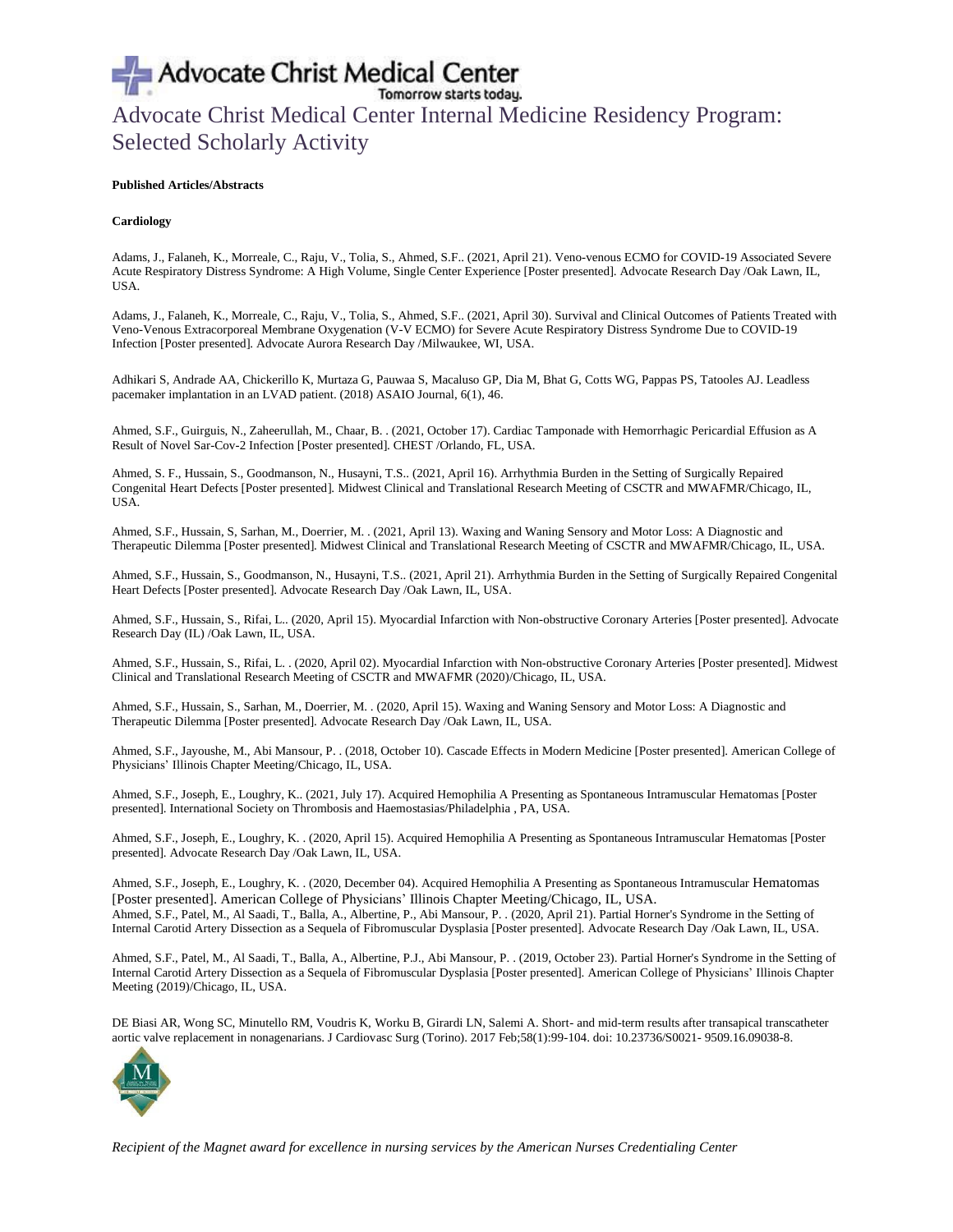## Advocate Christ Medical Center Internal Medicine Residency Program: Selected Scholarly Activity

Morreale C, Paglia R, Kothari S, et. al. Psychosocial Characteristics and Outcomes in Patients with Ventricular Assist Devices. *The Journal of Heart and Lung Transplantation.* 2019, 38:4S, S448

Kothari S, Adhikari S, Nellet M, Spear W. Challenging the ED Paradigm: A New Management Strategy for Atrial Fibrillation in the Emergency Department. Journal of Interventional Cardiac Electrophysiology. 2018, Apr; 51(1): 1-147.

Kothari S, Adhikari S, Nellet M, Spear W. Challenging the ED Paradigm: A New Management Strategy for Atrial Fibrillation in the Emergency Department. Heart Rhythm Journal. 2018, May; 15(5): 108-177

Murtaza G, Adhikari S, Siddiqui I, Lu H, Kuruvilla A. Cardiomyopathy Related to a Weight Loss Supplement: A Case Report and Review of Literature. Journal of Investigative Medicine High Impact Case Reports. 2017;5(2):2324709617711462. doi:10.1177/2324709617711462.

Murtaza G, Konowitz N, Lu H, Faqah A, Kuruvilla A. An Interesting Case of Tolosa-Hunt Syndrome in a Young Male. Journal of Investigative Medicine High Impact Case Reports. 2017;5(1):2324709616689478. doi:10.1177/2324709616689478.

Murtaza G, Iskandar J, Humphrey T, Adhikari S, Kuruvilla A. Lupus-Negative Libman-Sacks Endocarditis Complicated by Catastrophic Antiphospholipid Syndrome. Cardiology Research. 2017;8(2):57-62. doi:10.14740/cr534e.

Murtaza G, Yousuf T, Kabir C, Desai C. Examining Pump Exchange and Laboratory Markers of Organ Function Among LVAD Related Hospitalizations for Hemolytic Events. International Society for Heart and Lung Transplantation. Control Number 3693 April 2017.

Kampaktsis PN, Bang CN, Chiu Wong S, Skubas NJ, Singh H, Voudris K, Baduashvili A, Pastella K, Swaminathan RV, Kaple RK, Minutello RM, Feldman DN, Kim L, Hriljac I, Lin F, Bergman GS, Salemi A, Devereux RB. Prognostic Importance of Diastolic Dysfunction in Relation to Post Procedural Aortic Insufficiency in Patients Undergoing Transcatheter Aortic Valve Replacement. Catheter Cardiovasc Interv. 2017 Feb 15;89(3):445-451. doi: 10.1002/ccd.26582.

Ramana R, Morreale C, Kothari S, Moura LM, Best P, Burke M, Rajamannan NM. Calcification and Thrombosis as Mediators of Bioprosthetic Valve Deterioration. *Structural Heart.* 2019, 3:2, 106-109, DOI: 10.1080/24748706.2018.1562265

Tolia, S., Ahmed, S., Andrade, A. . (2021, August 27). Psychosocial Characteristics and Two-year Outcomes in Patients with Ventricular Assist Devices [Poster presented]. European Society of Cardiology Congress/Nice, FRA.

Tolia, S., Ahmed, S.F., Andrade, A. . (2021, April 21). Psychosocial Characteristics and Two-year Outcomes in Patients with Ventricular Assist Devices [Poster presented]. Advocate Research Day/Oak Lawn, IL, USA.

Voudris KV, Devereux RB, Feldman D, Minutello R, Kim L, Singh H, Bergmann G, Salemi A, Wong SC. Periprocedural Blood Transfusions in Patients Undergoing Transcatheter Aortic Valve Replacement [abstract]. Journal of the American College of Cardiology. 69(11), 1292. March 21, 2017.

Voudris KV and Vidovich MI. Kidney Transplantation: Does It Affect Outcomes for Percutaneous Coronary Intervention in Patients Presenting with Acute Myocardial Infarction? Analysis from Nationwide Inpatient Sample (NIS) [abstract]. Journal of the American College of Cardiology. 69(11), 1275. March 21, 2017.

Voudris KV, Devereux RB, Feldman D, Minutello R, Kim L, Singh H, Bergmann G, Salemi A, Wong SC. Does Intra-Aortic Balloon Pump Placement During Hospitalization Course for Transcatheter Aortic Valve Replacement Portent a Worse Clinical Outcome? [abstract]. Journal of the American College of Cardiology. 69(11), 1230. March 21, 2017.

Voudris KV and Vidovich MI. Outcomes of Percutaneous Coronary Intervention for Acute Myocardial Infarction in Female Patients [abstract]. Transcatheter Cardiovascular Therapeutics 2017 Annual Meeting in Denver, CO.

Voudris KV, Kim L, Charitakis K, Minutello R, Singh H, Bergman G, Wong SC, Feldman D. Gender-Related Differences in Endovascular Abdominal Aneurysm Repair: An Analysis of the National Inpatient Sample Database [abstract]. Transcatheter Cardiovascular Therapeutics 2017 Annual Meeting in Denver, CO.

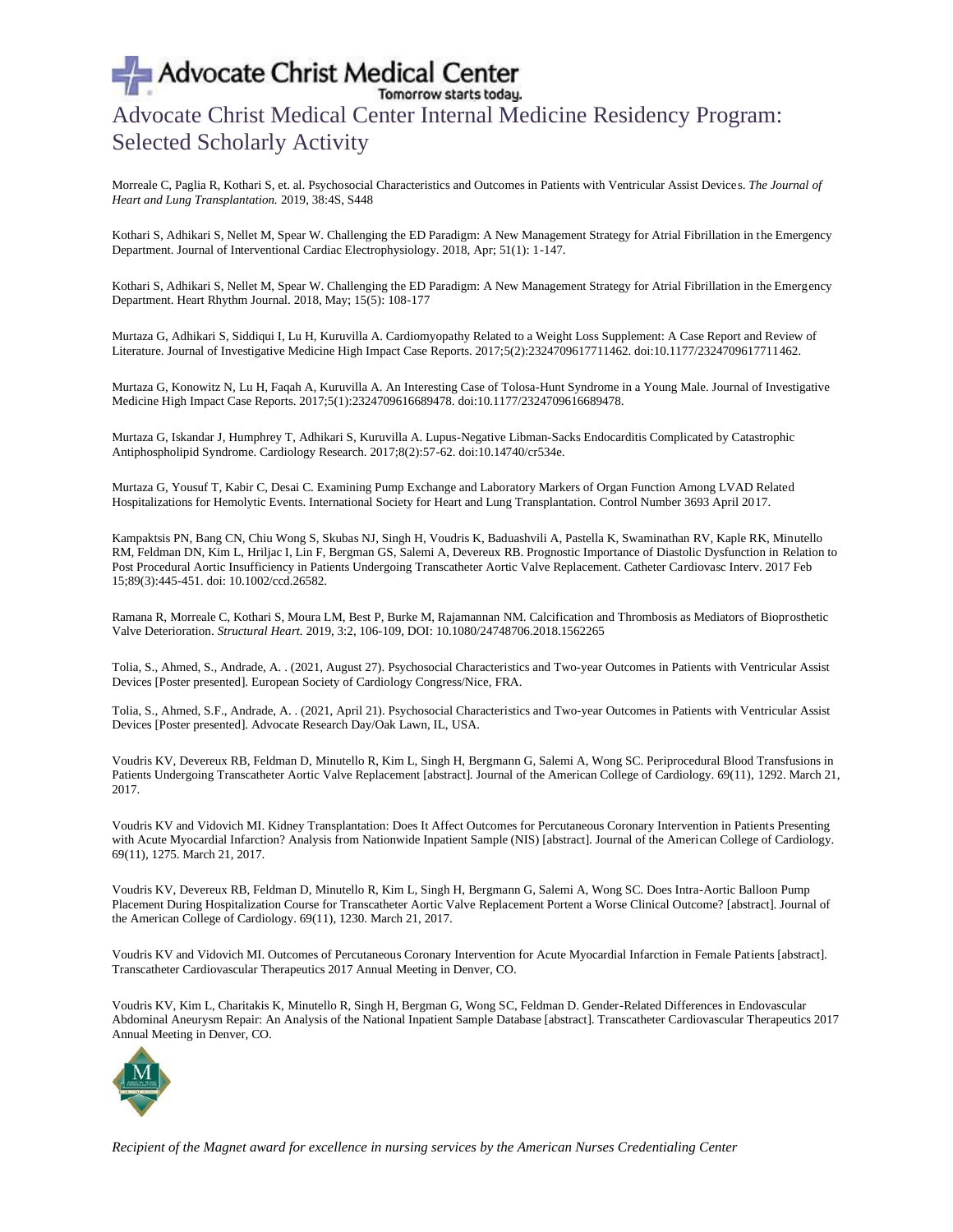## Advocate Christ Medical Center Internal Medicine Residency Program: Selected Scholarly Activity

Voudris KV and Vidovich MI. Percutaneous Ventricular Assist Devices in Females with Acute Myocardial Infarction [abstract]. Transcatheter Cardiovascular Therapeutics 2017 Annual Meeting in Denver, CO.

Voudris KV, Feldman D, Minutello R, Kim L, Charitakis K, Singh H, Bergman G, Salemi A, Wong SC. Trans-Apical Aortic Valve Replacement in Patients with History of Coronary Artery Bypass Grafting Surgery: An Analysis of the National Inpatient Sample Database [abstract]. Transcatheter Cardiovascular Therapeutics 2017 Annual Meeting in Denver, CO.

Voudris KV and Vidovich MI. Outcomes of Percutaneous Coronary Intervention for Cardiogenic Shock in Female Patients [abstract]. Circulation. 2017; 137:A19175.

Voudris KV and Silver MA. Home Hospitalization for Acute Decompensated Heart Failure: Opportunities and Strategies for Improved Health Outcomes. Healthcare 2018 Mar 28; 6(2).

Voudris KV and Vidovich MI. Contemporary Trends in the Use of IABP and Percutaneous Ventricular Assist Devices in Females with Acute Myocardial Infarction [abstract]. Journal of the American College of Cardiology. 71(11), 1371. March 20, 2018.

Voudris KV and Vidovich MI. Epidemiology and Predictors of In-Hospital Mortality of Takotsubo Cardiomyopathy [abstract]. Cardiovascular Research Technologies 2018 Annual Meeting in Washington, DC.

### **Critical Care**

Milas A, Shah A, Anand N, Saunders-Kurban M, Patel S. Respiratory Syncytial Virus Associated Myocarditis Requiring Venoarterial Extracorporeal Membrane Oxygenation. Case Rep Infect Dis. 2017;2017:7074508. doi: 10.1155/2017/7074508.

Nikamal A, Kothari S, Patel S, Barounis D, Shah A.. Effects of a Night Intensivist on Patient Mortality. American Journal of Respiratory and Critical Care Medicine. 2019, May; 199(1): A2458.

Patel S, Barounis D, Milas A, Nikamal A, Estoos E, Anand N, Nitti K, Dodd K. Outcomes following nighttime extubation in a high-intensity medical intensive care unit. Journal of Critical Care. 2019, June; 28;54:30-36. doi: 10.1016/j.jcrc.2019.06.025.

### **Endocrinology**

Calimag, AP.P., 1 Kazi, F.M., <sup>1</sup> & Yasmeen, T. <sup>1</sup>Primary Hyperaldosteronism without an Adrenal Mass. Department of Medicine, University of Illinois at Chicago, Advocate Christ Medical Center, Oak Lawn, IL. (2020, May 07). Accepted for poster presentation at EMBRAACE: AACE 29th Annual Conference 2020, Washington.

Calimag, AP.P., 1 Khan, H., <sup>1</sup> & Yasmeen, T. Adipsic Hypernatremia without Diabetes Insipidus. Department of Medicine, University of Illinois at Chicago, Advocate Christ Medical Center, Oak Lawn, IL (2021, May 26) Accepted for publication in a supplement to AACE's journal, *Endocrine Practice*.

Calimag, AP.P., Patel, R. (For publication 2023 edition). Graves Disease. In Domino FJ (Ed.), [www.5MinuteConsult.com,](http://www.5minuteconsult.com/) Philadelphia: Wolters Kluwer.

Kazi F, Khan M, Anand N, Yasmeen T. Euglycemic Diabetic Ketoacidosis: A Rare Complication of a Common Disease [abstract]. *Endocrine Practice*. April 2019.

Kazi, F.M., <sup>1</sup> Siddiqui, S., <sup>1</sup> Khan, M.A., <sup>1</sup> Calimag, AP.P., <sup>1</sup> Elahi, S., <sup>1</sup> Kothari, V., <sup>1</sup> & Yasmeen, T., <sup>1</sup>Amiodarone Induced Thyrotoxicosis Treated with Plasmapharesis and Total Thyroidectomy. 1Department of Medicine, University of Illinois at Chicago, Advocate Christ Medical Center, Oak Lawn, IL (2020, May 07) Accepted for poster presentation at EMBRAACE: AACE 29th Annual Conference 2020, Washington.

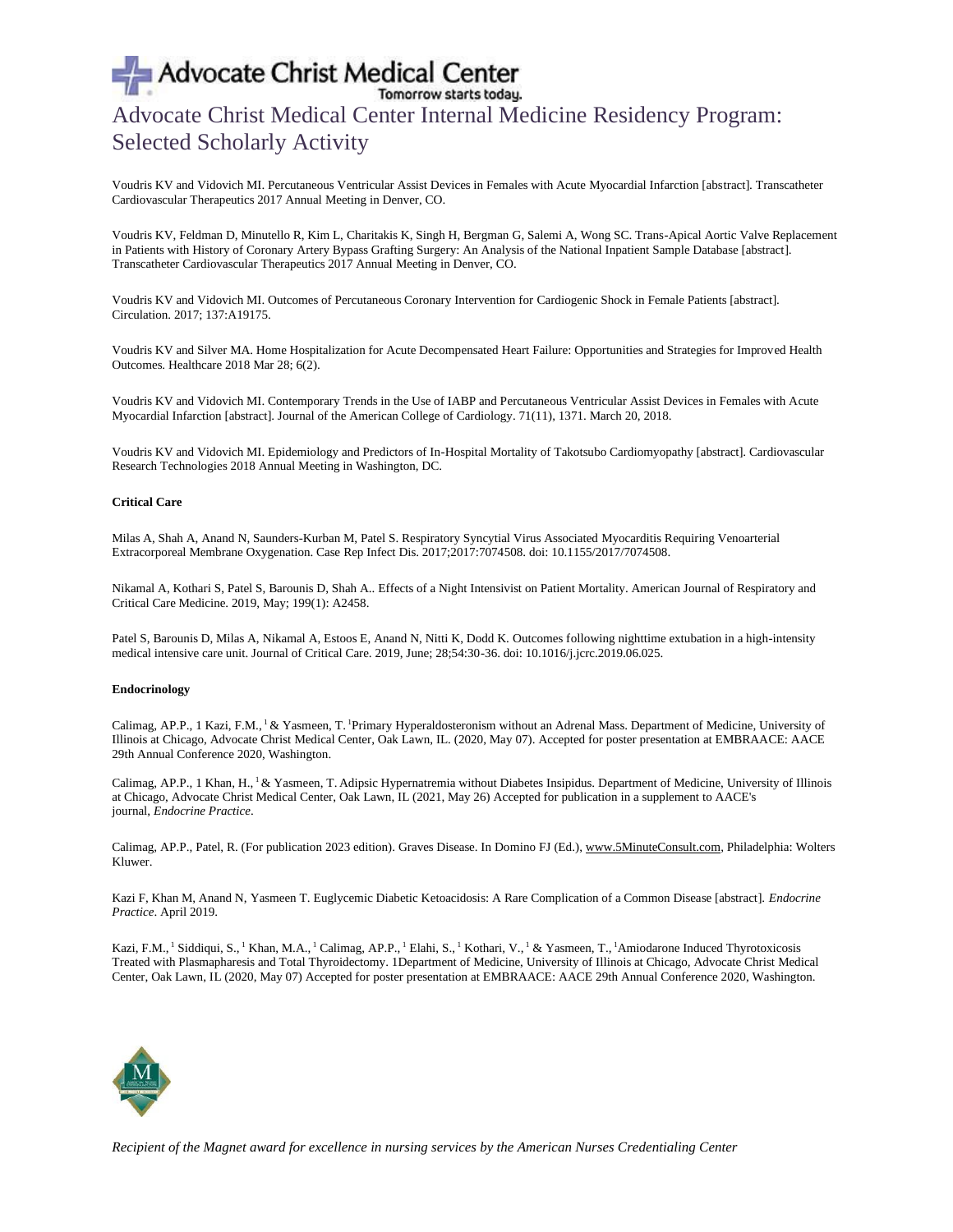## Advocate Christ Medical Center Internal Medicine Residency Program: Selected Scholarly Activity

Mandell MJ, Kothari S, Kazi F, Kobeszko M, Roy M, Chaiban JT. Incidental Retroperitoneal Functional Paraganglioma by Endoscopic Ultrasound- Guided Fine Needle Aspiration [abstract]. Endocrine Reviews. 2018 April; 39 (2).

Mandell MJ, Velasco J, Krikorian A, Ananth A, Chaiban C, Kazi, M. An Unusual Initial Presentation of Active Pulmonary Tuberculosis: Severe Hypercalcemia with Altered Mental Status and Renal Failure [abstract]. Endocrine Practice. 2018 April; 24, supplement 1.

Mathew G, Rodriguez A, Lawrence L, Krishnasamy KP, Marok RS, Pauwaa S, Dia M, Macaluso G, Drever ED, Yasmeen T. A Unique Presentation of Thyroid Storm and Myocarditis in a Young Muscular Man. AACE Clinical Case Reports. Winter 2017 3(1); e1-5.

Saeedi J, Kazi F, Chaiban J. (2018). Pseudohypoparathyroidism. In Domino FJ (Ed.),www.5MinuteConsult.com, Philadelphia: Wolters Kluwer.

Sorrenti, M., Calimag, AP.P., Krikorian, A. (For publication 2022 edition). Empty Sella Syndrome. In Domino FJ (Ed.), [www.5MinuteConsult.com,](http://www.5minuteconsult.com/) Philadelphia: Wolters Kluwer.

Sorrenti M, Kazi F, Yasmeen T. DKA and HHS: Two Diabetic Emergencies in The Same Patient [abstract]. *Endocrine Practice.* April 2019. Saeedi J, Kazi F, Chaiban J. (2018). Pseudohypoparathyroidism. In Domino FJ (Ed.),www.5MinuteConsult.com, Philadelphia: Wolters Kluwer.

## **Gastroenterology**

Abou Mrad R, El-Majzoub N, Shamseddine A, Soweid A. The elusive diagnosis of primary esophageal lymphoma. J Haematol. 2017 Mar 8. doi: 10.4274/tjh.2016.0482.

Arshad HM, Bharmal S, Duman DG, Liangpunsakul S, Turner BG. Advanced endoscopic ultrasound management techniques for preneoplastic pancreatic cystic lesions. J Investig Med. 2017 Jan;65(1):7-14. doi: 10.1136/jim-2016-000167.

Doycheva I, Watt KD, Rifai G, Abou Mrad R, Lopez R, Zein NN, Carey WD, Alkhouri N. Increasing Burden of Chronic Liver Disease Among Adolescents and Young Adults in the USA: A Silent Epidemic. Dig Dis Sci. 2017 May;62(5):1373-1380. doi: 10.1007/s10620-017- 4492-3.

Kalinowski M, Kothari S, Kobeszko M, Silva R. Unusual Presentation of Solid Pseudopapillary Tumor of the Pancreas With Pyelonephritis and Weight Loss [Abstract]. Journal Of Investigative Medicine, April 2018, Vol 66, Issue 4.

Kalinowski M and Siddiqui I. (Anticipated for 2020). Acute Bacterial Diarrhea. In Domino FJ (Ed.),www.5MinuteConsult.com, Philadelphia: Wolters Kluwer.

Kothari S, Li Y, Berkelhammer C, Almouradi T. Radiation Gastritis After Yttrium 90 Radioembolization. Gastrointestinal Endoscopy 2018. Kothari S, Shah N, Kalinowski M, Raddawi H. A Case of Idiopathic Non-Cirrhotic Portal Hypertension in a Patient With a Left Ventricular Assist

Device (LVAD) Journal of Investigative Medicine High Impact Case Reports *(accepted, in process of being published)* Kothari S, Kalinowski M, Kobeszko M, Almouradi T. Computed tomography scan imaging in diagnosing acute uncomplicated pancreatitis:

Usefulness vs. Cost. World J Gastroenterol. 2019;25(9):1080–1087. doi:10.3748/wjg.v25.i9.1080

Kothari S., Almouradi T. Dysphagia Caused by Cervical Plate Erosion through the Hypopharynx. ACG Case Rep J. 2018;5:e104. Published 2018 Dec 19. doi:10.14309/crj.2018.104

Kuruvilla A, Murtaza G, Cheema A, Arshad S. Median Arcuate Ligament Syndrome: It Is Not Always Gastritis. Journal of Investigative Medicine High Impact Case Reports. July-September 2017: 1-3.

Shah N, Arshad HMS, Li Y, Silva R. Calciphylaxis in the Setting of Alcoholic Cirrhosis: Case Report and Literature Review Journal of Investigative Medicine High Impact Case Reports Vol 5, Issue 2. doi: 10.1177/2324709617710039

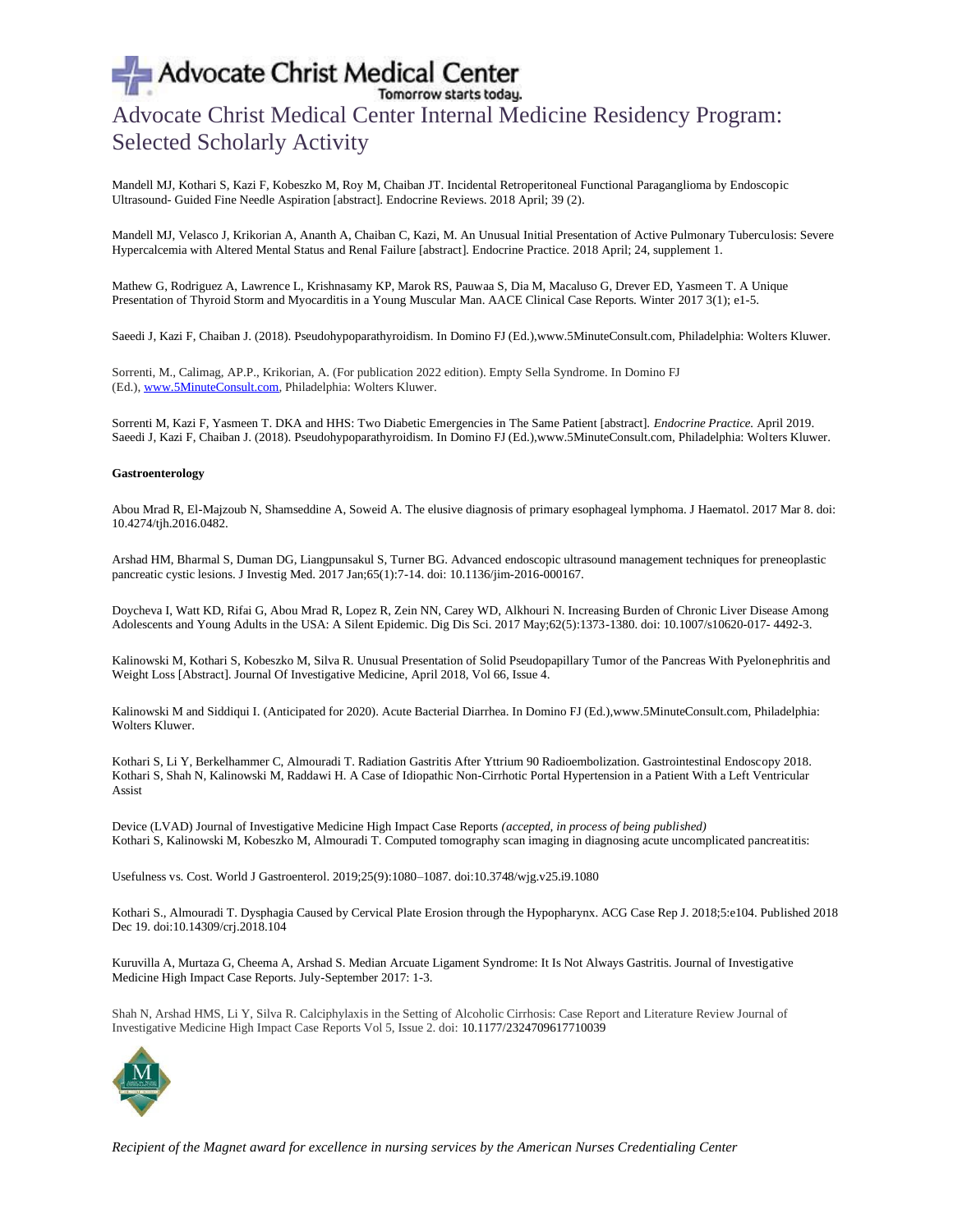# Advocate Christ Medical Center<br>Advocate Christ Medical Center Internal Medicine Residency Program: Selected Scholarly Activity

Shah N, Tetangco E, Arshad HMS, Raddawi H. Mirrizi Syndrome and Markedly Elevated Levels of Carbohydrate Antigen 19-9 in the Absence of Malignant Disease. Case Rep Gastrointest Med. 2017;2017:2416901. doi: 10.1155/2017/2416901.

#### **Hematology/Oncology**

Murtaza G, Lu H, Faqah A, Konowitz N, Kuruvilla A, Adhikari S. Multiple Myeloma-Induced Hyperammonemic Encephalopathy (2017). Journal of Hematology, 6(1), 29-31.

Murtaza G, Faqah A, Konowitz N, Lu H, Kuruvilla A, Adhikari S. Acute Pancreatitis Related to a Chemotherapy Drug (2017). World Journal of Oncology,8(1), 18-19.

#### **Infectious Disease**

Calimag, AP.P., 1 Kobeszko, M., <sup>1</sup> Rehman, T., <sup>1</sup> & Andreoni, J. <sup>1</sup> Anti-Epileptic Medication induced Steven Johnson Syndrome/ Toxic Epidermal Necrolysis in a patient with Glioblastoma Multiforme: A Case Report. 1Department of Medicine, University of Illinois at Chicago, Advocate Christ Medical Center, Oak Lawn, IL. (2020, May 27)

Calimag, AP.P., 1 & Tabriz, M.S. <sup>1</sup> Blastomycosis in Pregnancy: A Case Report. 1Department of Medicine, University of Illinois at Chicago, Advocate Christ Medical Center, Oak Lawn, IL. (2020, November 30) Accepted for poster presentation at ACP Illinois Northern Regional Conference/Chicago, IL, USA.

Josephson G and Amjal S. (Anticipated for 2020). Lymphogranuloma venereum. In Domino FJ (Ed.),www.5MinuteConsult.com, Philadelphia: Wolters Kluwer.

Mandell M and Treitman A. (Anticipated for 2020). Osteomyelitis. In Domino FJ (Ed.),www.5MinuteConsult.com, Philadelphia: Wolters Kluwer.

### **Nephrology**

Calimag-Loyola, AP.P., & Lerma, E.V.. (2019, Feb). Renal complications during pregnancy: In the hypertension spectrum. Disease-a-Month, 65(2), 21-46.

Calimag, AP.P., & Lerma, E.V.. Test Your Knowledge: Dysproteinemic Kidney Diseases. (2019, December 09). <https://ajkdblog.org/2019/12/09/test-your-knowledge-dysproteinemic-kidney-diseases/>

Calimag, AP.P., 1 Mueller, D., <sup>1</sup> Guglielmi, A., <sup>1</sup> Raju, V., <sup>1</sup> Deleveaux, S., <sup>1</sup> Youssef, C., <sup>1</sup> Dodd, K.W., <sup>1</sup> & Lerma, E.V. <sup>1</sup> A Single-Center experience: SARS-Cov2 in End-stage Renal Disease and Kidney Transplant patients. Department of Medicine, University of Illinois at Chicago, Advocate Christ Medical Center, Oak Lawn, ILAccepted for poster presentation at Advocate Christ Annual Research Day 2021/Oak Lawn, IL, USA.

Colbert, G., Patel, T.K., Gaddy, A., Lerma., E.V.. (2021, Jul). Update and Review of Contrast-Associated Acute Kidney Injury. Disease -A-Month.

Kazi, F, Chadaga A, Lerma E. (2018). Calciphylaxis. In Domino FJ (Ed.),www.5MinuteConsult.com, Philadelphia: Wolters Kluwer.

Krikorian, A. & Calimag, AP.P, Glycemic control In Lerma EV. Diabetes and kidney disease. Batuman V, editor. Springer

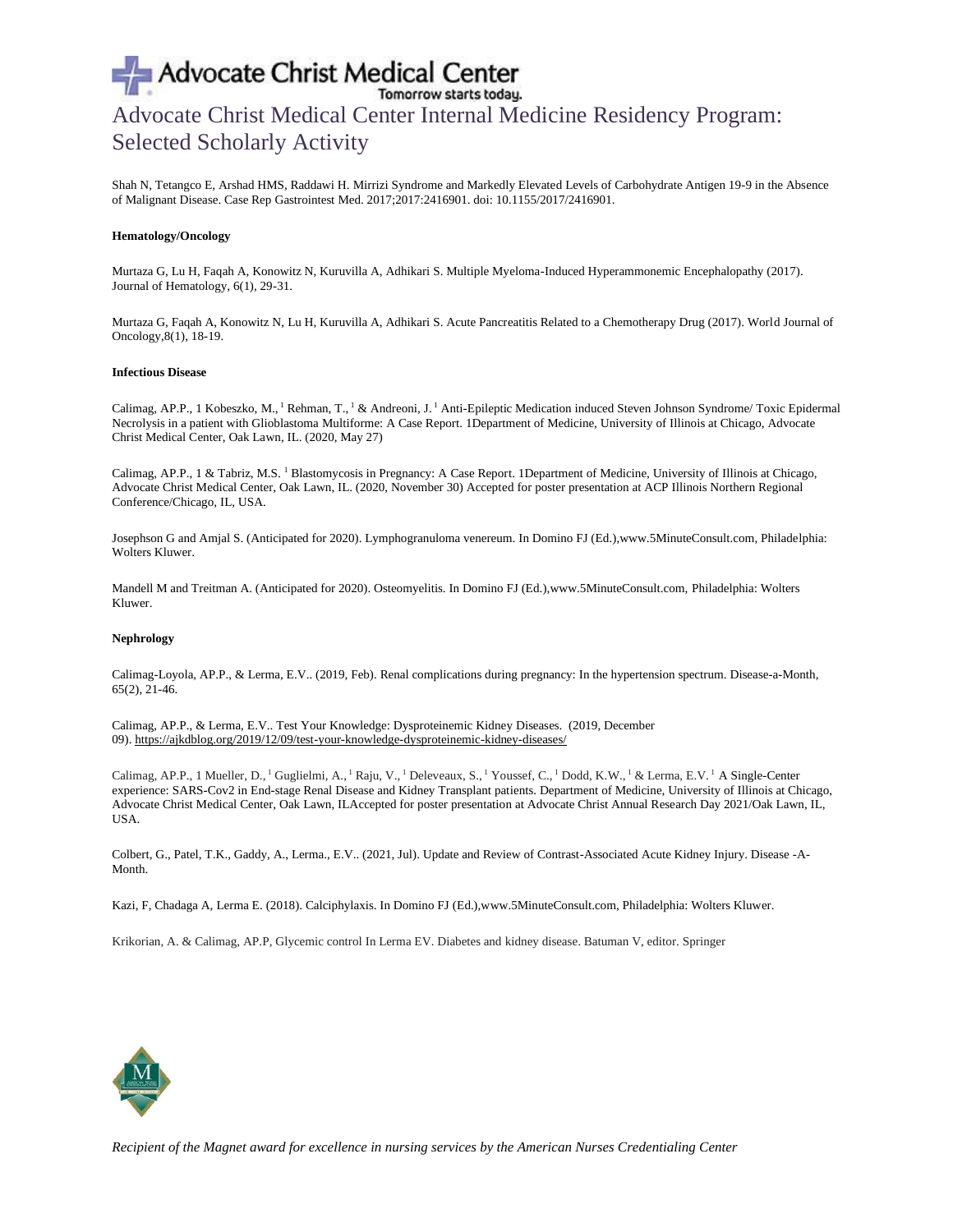# Advocate Christ Medical Center<br>
Tomorrow starts today.<br>
Advocate Christ Medical Center Internal Medicine Residency Program: Selected Scholarly Activity

Mueller, D., <sup>1</sup> Calimag, AP.P., <sup>1</sup> Guglielmi, A., <sup>1</sup> Raju, V., <sup>1</sup> Deleveaux, S., <sup>1</sup> Youssef, C., <sup>1</sup> Dodd, K.W., <sup>1</sup> & Lerma, E.V. <sup>1</sup> (2021, April 21). COVID-19 Associated Kidney Injury: A Single-Center Community Experience of 684 Consecutive Patients. 1Department of Medicine, University of Illinois at Chicago, Advocate Christ Medical Center, Oak Lawn, IL. Accepted for poster presentation at Advocate Christ Annual Research Day 2021/Oak Lawn, IL, USA.

Murtaza G, Yousuf T, Rifai H, Desai C. Lactate Dehydrogenase Levels as Predictors of Acute Kidney Injury in the Setting of Pump Hemolysis in LVAD Patients [abstract]. American Society of Artificial Internal Organs Journal. June 2017.

Patel, T.K., Kumar, A., Lerma, E.V., Bakris, G. (2021). Clinical Evaluation of the Patient with Hypertension. In E.V.Lerma, J.M. Luther, S. Hiremath (Ed.), Hypertension Secrets, 2nd edition (pp. In press). New York: Elsevier.

Patel, T.K., Lerma, E.V. (2019, October 07). Utility of Hypertonic Mannitol for the Prevention of Intradialytic Hypotension. https://ajkdblog.org/2019/10/07/utility-of-hypertonic-mannitol-for-the-prevention-of-intradialytic-hypotension-idh/

Patel, T.K., Lerma, E.V. (2020, February 20). Contrast-Induced Nephropathy: Does It Really Exist?. https://ajkdblog.org/2020/02/20/contrastinduced-nephropathy-does-it-really-exist/

Patel, T.K., Shams, Y., Lerma, E.V. (2021, May 19). Reducing Kidney Function Decline. https://ajkdblog.org/2021/05/19/reducing-kidneyfunction-decline/

Sosa, G., Gandham, N., Landeras, V., Calimag, AP.P., & Lerma, E.V. (2019, Jan). Renal complications during pregnancy: In the hypertension spectrum.. Disease-a-Month, 65(1), 1-20.

### **Pulmonology**

Patel A, Fatima A, Martinez Z. (Anticipated for 2020). Chronic Obstructive Pulmonary Disease. In Domino FJ (Ed.),www.5MinuteConsult.com, Philadelphia: Wolters Kluwer.

Rachid M, Ahmad K, Saunders-Kurban M, Fatima A, Shah A, Nahhas M. Daptomycin-Induced Acute Eosinophilic Pneumonia: Late Onset and Quick Recovery. Case Reports in Pulmonology, vol. 2017.

Yousuf T, Brinton T, Murtaza G, Wozniczka D, Ahmad K, Iskandar J, Mehta R, Keshmiri H, Hanif T. Establishing a gradient between partial pressure of arterial carbon dioxide and end- tidal carbon dioxide in patients with acute respiratory distress syndrome. J Investig Med. 2017 Feb;65(2):338-341. doi: 10.1136/jim-2016-000253.

#### **Oral Presentations**

### **Cardiology**

Ahmed, S.F., Guirguis, N., Zaheerullah, M., Chaar, B. . (2021, April 21). Cardiac Tamponade with Hemorrhagic Pericardial Effusion as A Result of Novel Sar-Cov-2 Infection [Oral Presentation]. Advocate Research Day /Oak Lawn, IL, USA.

Abou Obeid F. Effect of Vitamin D on Clinical Outcomes in Patients Undergoing LVAD. Advocate Christ Medical Center Research Day. Oak Lawn, IL, April 2017.

Adhikari S. Leadless pacemaker implantation in an LVAD patient. Advocate Christ Medical Center Research Day. Oak Lawn, IL, May 2018.

Brinton T. Tissue Plasminogen Activator use in Cardiac Arrest Secondary to Fulminant PE. Advocate Christ Medical Center Research Day. Oak Lawn, IL April 2017.

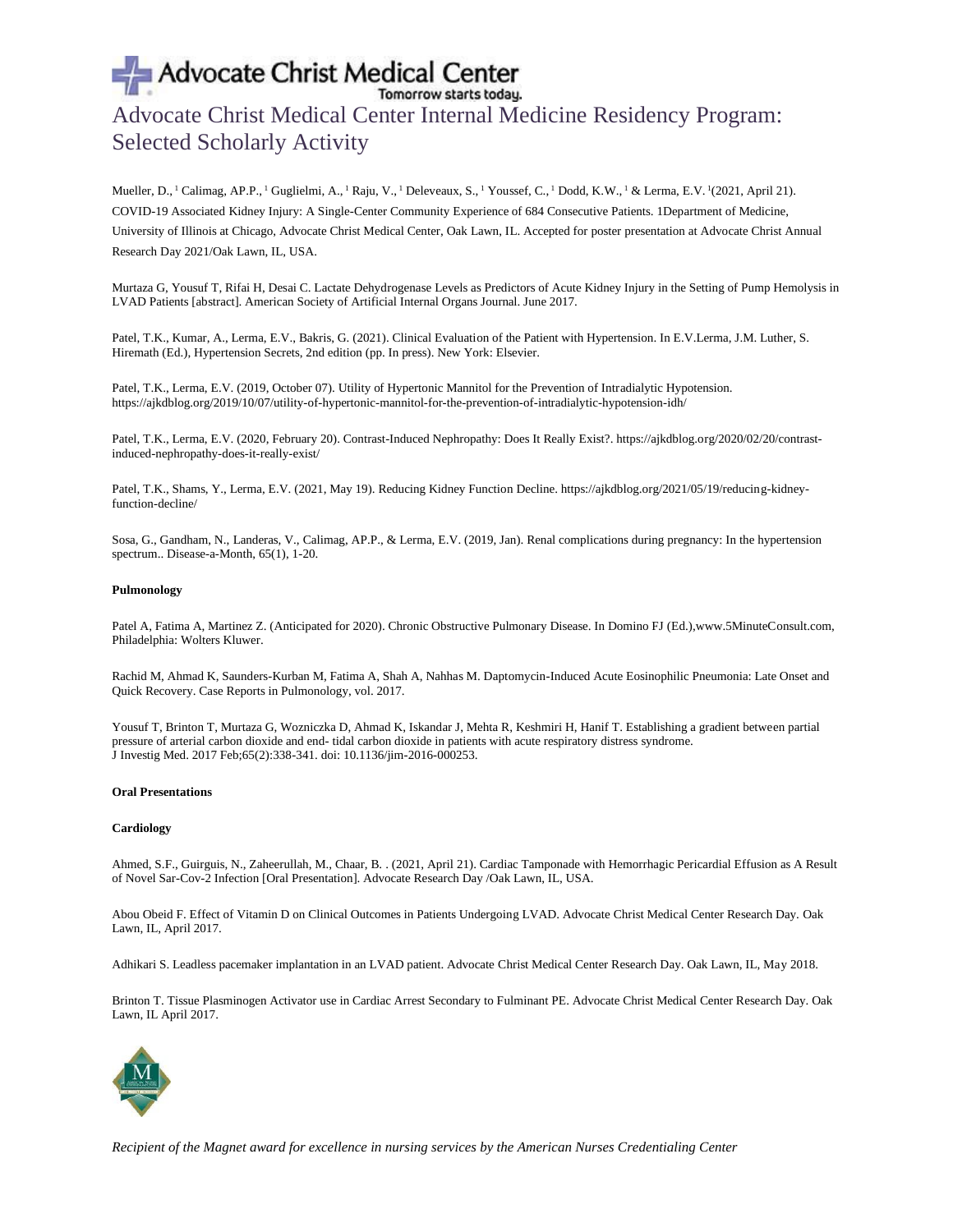# Advocate Christ Medical Center<br>
Tomorrow starts today.<br>
Advocate Christ Medical Center Internal Medicine Residency Program: Selected Scholarly Activity

Fatima A. Cardiac Myxosarcoma: A Case of Deadly Dysphagia. Advocate Christ Medical Center Research Day. Oak Lawn, IL, May 2018.

Fatima A. Cardiac Myxosarcoma: A Case of Deadly Dysphagia. CHEST Annual Meeting. San Antonio, TX, October 2018.

Khan M, Kazi F, Hussain S, Adhikari S, Mehta D, Andrade A, Cotts W, Macaluso G, Pauwaa S, Joshi A, Tatooles A, Pappas P. Surgical Unroofing of an Anomalous Left Coronary Artery on VA-ECMO. Advocate Christ Medical Center Research Day. Oak Lawn, IL, April 2019.

Morreale C, Voudris K, Tatooles A, Shivaraju A. Central Aortic Insufficiency Due To Transcatheter Heart Valve Defect After Transapical Transcatheter Aortic Valve Replacement. Transcatheter Valve Therapies Conference. Chicago, IL. June 2018.

Morreale C, Andrade A. Late Right Ventricular Failure in an LVAD Patient. Heart Failure Society of Chicago. Chicago, IL. June 2019.

Tolia, S., Ahmed, S.F., Andrade, A. . (2021, June 12). Psychosocial Characteristics and Two-year Outcomes in Patients with Ventricular Assist Devices [Oral Presentation]. American Society of Artificial Organs (ASAIO)/Washington D.C., DC, USA.

Voudris K. Outcomes of Percutanous Coronary Intervention for AMI in Patients with Malignancy. Advocate Christ Medical Center Research Day. Oak Lawn, IL, April 2017.

## **Critical Care**

Nikamal A. The Impact of a Dedicated Night Intensivist Program on Patient Centered Outcomes in an Academic Medical Intensive Care Unit. Advocate Christ Medical Center Research Day. Oak Lawn, IL, May 2018.

Saunders-Kurban M. RSV Associated Myocarditis Requiring Veno-Arterial ECMO. Advocate Christ Medical Center Research Day. Oak Lawn, IL, April 2017.

### **Gastroenterology**

Shah N. Dietary patterns and mucosa associated colonic bacterial microbiota and stool microbiota in healthy subject. Digestive Disease Week. May 2017.

Fatima A. Crohn's Disease Presenting with SMV Thrombosis and Pyogenic Liver Abscess. Advocate Christ Medical Center Research Day. Oak Lawn, IL, April 2017.

## **General Internal Medicine**

Rachid M. Application of Team Based Learning in Internal Medicine Residency Program for Board Preparation. Advocate Christ Medical Center Research Day. Oak Lawn, IL, May 2018.

### **Hematology/Oncology**

Viswanath S. Fragmented Signs: A thrombotic thrombocytopenic purpura like syndrome without pathognomonic schistocytes. American College of Physicians Illinois Northern Region Residents' and Students' Day. Chicago, IL, October 2018.

### **Nephrology**

Chinni S. End Stage Renal Disease and Frontal Lobe Hemorrhage Associated with a Patient Taking a Prolonged Course of Phentermine. Advocate Christ Medical Center Research Day. Oak Lawn, IL, May 2018.

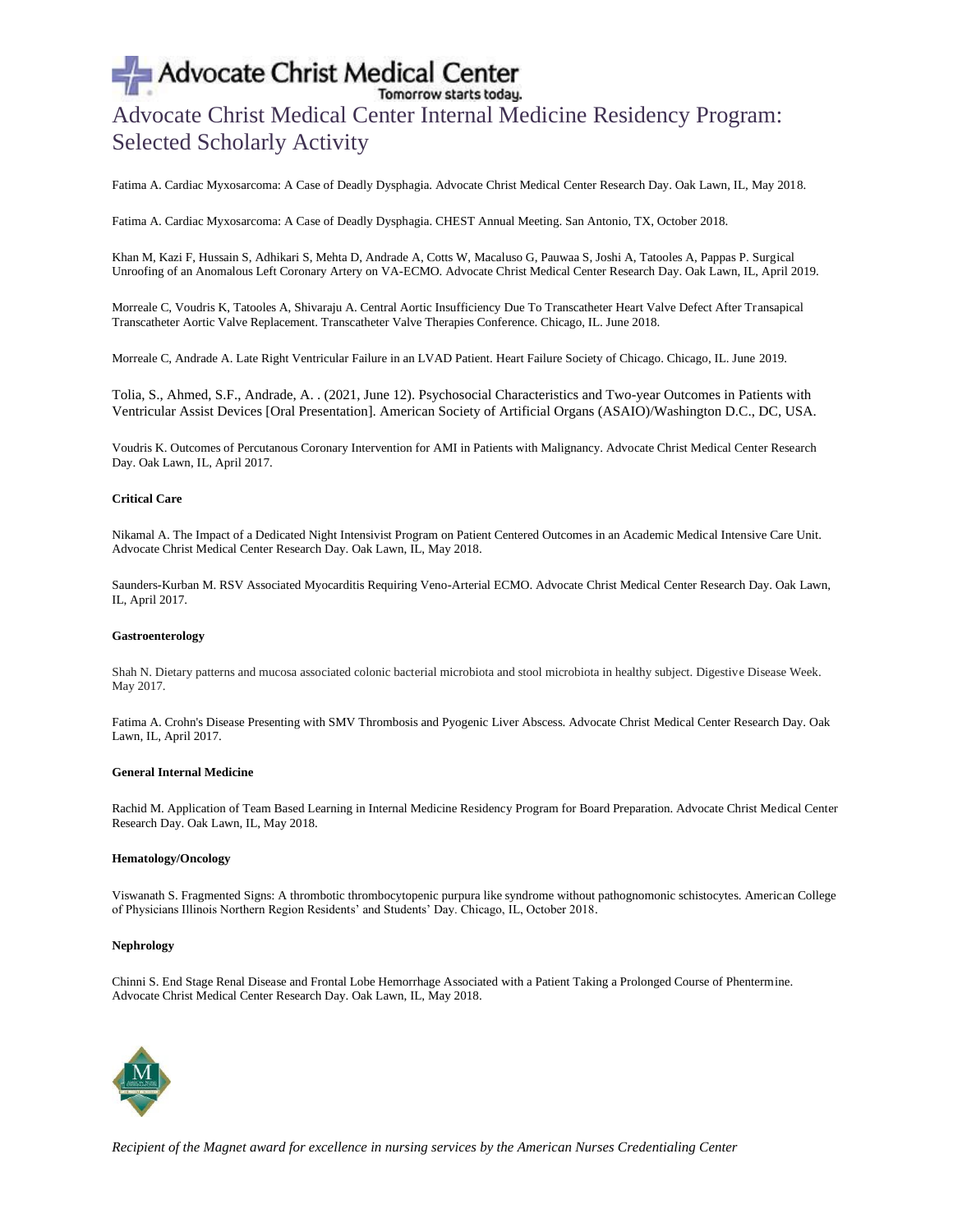## Advocate Christ Medical Center Internal Medicine Residency Program: Selected Scholarly Activity

Kuruvilla A. Retroperitoneal Fibrosis - An Uncommon Cause of Acute Renal Failure. Advocate Christ Medical Center Research Day. Oak Lawn, IL, April 2017.

Mueller, D., <sup>1</sup> Calimag, AP.P., <sup>1</sup> Guglielmi, A., <sup>1</sup> Raju, V., <sup>1</sup> Deleveaux, S., <sup>1</sup> Youssef, C., <sup>1</sup> Dodd, K.W., <sup>1</sup> & Lerma, E.V. <sup>1</sup> (2021, April 21). COVID-19 Associated Kidney Injury: A Single-Center Community Experience of 684 Consecutive Patients. 1Department of Medicine, University of Illinois at Chicago, Advocate Christ Medical Center, Oak Lawn, IL. Accepted for poster presentation at Advocate Christ Annual Research Day 2021/Oak Lawn, IL, USA.

### **Pulmonology**

Ali R. Endobronchial Ultrasound-guided Transvascular Needle Aspiration (EBUS-TVNA), Ten Years of Success. Advocate Christ Medical Center Research Day. Oak Lawn, IL, May 2018.

Shastri P. Surviving Against The Odds - A Rare Case of Pulmonary Renal Syndrome in the Background of Seropositive Rheumatoid Arthritis. Advocate Christ Medical Center Research Day. Oak Lawn, IL. April 2019.

#### **Rheumatology**

McCaskill T. Pseudo Exacerbation of Multiple Sclerosis. Advocate Christ Medical Center Research Day. Oak Lawn, IL, April 2017.

### **Posters/Abstracts**

#### **Cardiology**

Adhikari S. Map the Gap: Does Poverty Hinder Access to Cardiovascular Care? Advocate Christ Medical Center Research Day. Oak Lawn, IL, April 2017.

Adhikari S, Murtaza G, Czajkowski E, Kazi F, Falaneh K. Cardiac syncope with high grade AV block in a patient with ovarian cancer on bevacizumab therapy. American College of Physicians Northern Illinois Residents' and Medical Students' Day. Chicago, IL, October 2017.

Adhikari, S., Andrade, A.A., Kamba, K., Khan, M., Hussain, S., Al Saadi, T., Gunderson, C., Brennan, S., Macaluso, G.P., Pauwaa, S., Joshi, A., Sciamanna, C., G., Pappas, P.S., Tatooles, A.J., Cotts, W.G. Palliative outpatient inotrope in end-stage heart failure patients is safe with moderate survival benefit: A single center retrospective study. Heart Failure Society of America (HFSA) 23rd Annual Meeting; Philadelphia, Pennsylvania, USA; September 2019.

Adhikari S, Murtaza G, Cotts WG, Gavrilos G, Pappas PS, Tatooles A, Andrade AA. Successful LVAD implant in a patient with Hemophilia A. International Society of Heart and Lung Transplant (ISHLT) 38th Annual Meeting and Scientific Sessions. Nice, France, April 2018.

Adhikari S, Fatima A, Hussain Z. Recurrent Pericardial Effusion with Acute Adrenal Crisis in a Young Female with Autoimmune Polyglandular Syndrome II. Advocate Christ Medical Center Research Day. Oak Lawn, IL, May 2018.

Adhikari S. A New Management Strategy for AF in the Emergency Department. Advocate Christ Medical Center Research Day. Oak Lawn, IL, May 2018.

Adhikari S, Andrade AA, Chickerillo K, Murtaza G, Pauwaa S, Macaluso GP, Dia M, Bhat G, Cotts WG, Pappas PS, Tatooles AJ. Leadless Pacemaker Implantation in an LVAD Patient. ASAIO 64th Annual Conference. Washington, DC, June 2018.

Ahmad, K. Map the Gap: Mapping Access to Cardiovascular resources and the distribution of CAD. Advocate Christ Medical Center Research Day. Oak Lawn, April 2017.

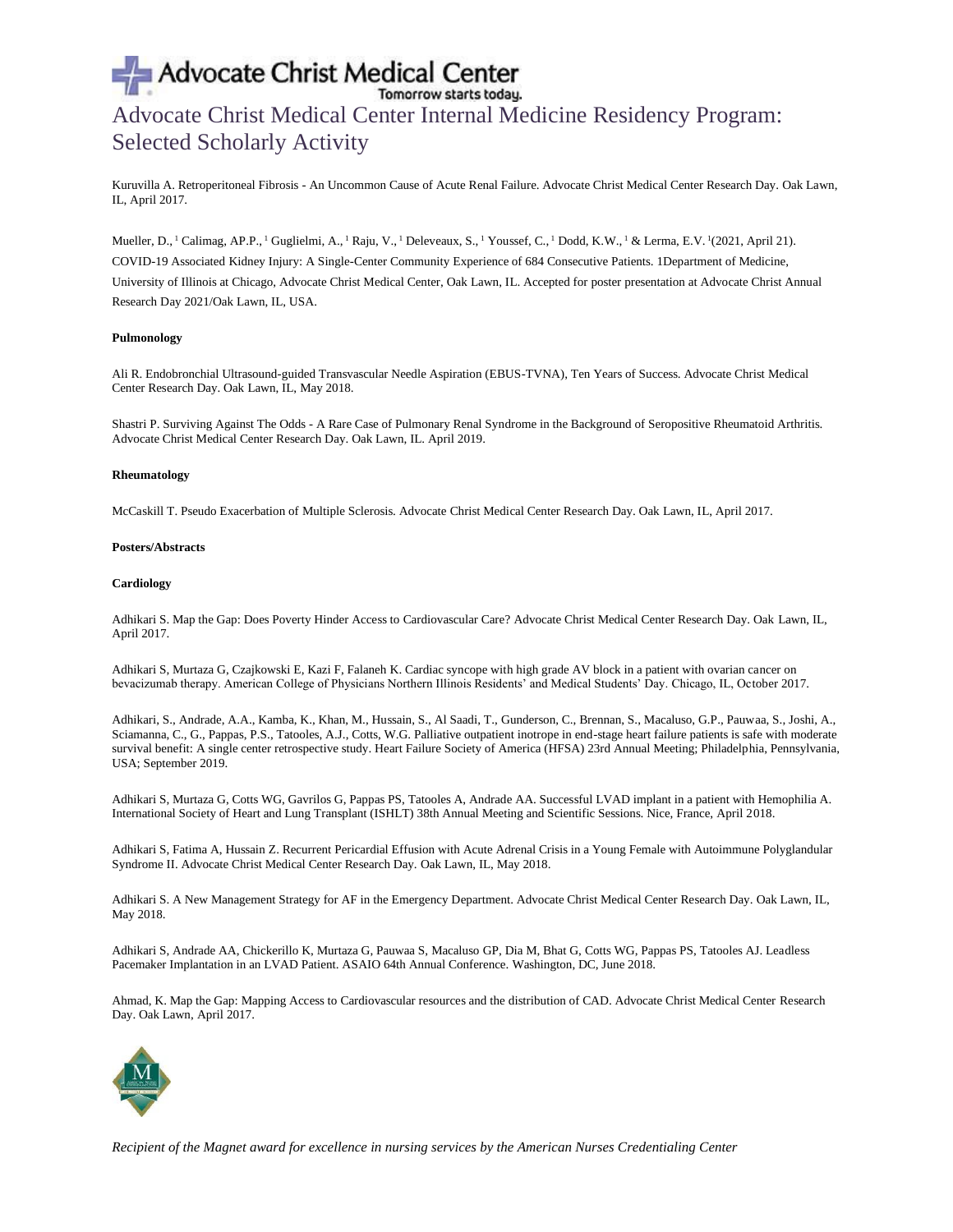## Advocate Christ Medical Center Internal Medicine Residency Program: Selected Scholarly Activity

Ahmad, K. Map the Gap: Regional Mapping of Pulmonologist Staffing to COPD. Advocate Christ Medical Center Research Day. Oak Lawn, April 2017.

Ahmad K. Cardiac Mass: An Uncommon Cause of a Common Presentation. Advocate Christ Medical Center Research Day. Oak Lawn, IL, May 2018.

Ahmad K. Successful Treatment of Pump Thrombosis with Tirofiban in the Setting of Acute Renal Insufficiency. Advocate Christ Medical Center Research Day. Oak Lawn, IL, May 2018.

Ahmad K. Impact of Poverty and Rural Status on Heart Failure Mortality. Advocate Christ Medical Center Research Day. Oak Lawn, IL, May 2018.

Ahmad K. Map the Gap: Regional Mapping to Assess Distribution of Heart Failure Mortality and Advanced Heart Failure Treatment Facilities. Advocate Christ Medical Center Research Day. Oak Lawn, IL, May 2018.

Ahmad K. Outcomes of Heart Transplant Recipients with LVAD implantation as Destination Therapy versus Bridge to Transplantation. Advocate Christ Medical Center Research Day. Oak Lawn, IL, May 2018.

Ahmad K. Impact of Socioeconomic Factors on Heart Failure. Advocate Christ Medical Center Research Day. Oak Lawn, IL, May 2018.

Ahmed S, Patel M, Al Saadi T, Kara Balla A, Albertine P, Abi-Mansour P. Partial Horner's Syndrome in the Setting of Internal Carotid Artery Dissection as a Sequela of Fibromuscular Dysplasia**.** American Collage of Physicians (ACP) Illinois Northern Residents' and Medical Students' Day; Chicago, Illinois, USA; October 2019

Ali R, Fatima A, Kothari S. Management of Congential Heart Disease in the Adult Intensive Care Unit. American Thoracic Society International Conference. Dallas, TX. May 2019.

Al Saadi T, Chickerillo K, Andrade A, Aicher T, Kukla L, Graney N, Pauwaa S, Macaluso G, Joshi A, Sciamanna C, Tatooles A, Pappas P, Cotts W. A Retrospective Look at Mechanical Heart Valves in Left Ventricular Assist Device Patients. American Society for Artificial Internal Organs (ASAIO) 65th Annual Conference; San Francisco, California, USA; June 2019.

Al Saadi T, Joshi A, Andrade A, Cotts W, Macaluso G, Pauwaa S, Dia M, Tatooles A, Pappas P, Sciamanna C. VA-ECMO Use In Staged Combined Heart-Kidney Transplant. International Society of Heart and Lung Transplantation (ISHLT), 39th Annual Meeting and Scientific Sessions; Orlando, Florida, USA; April 2019.

Al Saadi T, Adhikari S, Alsaei A, Venigalla R, Sorrenti M. Think Broadly after a Positive Cardiac Stress Test: A Case of Right Anomalous Origination of a Coronary Artery from the Opposite Sinus. American College of Physicians Northern Illinois Residents' and Medical Students' Day. Chicago, IL, October 2018.

Al Saadi T, Andrade A, Sciamanna C, Pauwaa S, Macaluso G, Joshi A, Dia M, Cotts W, Bresticker M, Tatooles A, Pappas P. LVAD Use in Patient with Two Left-Sided Mechanical Valves. American Collage of Physicians (ACP) Illinois Northern Residents' and Medical Students' Day; Chicago, Illinois, USA; October 2019.

Brindise, E, Cardiac Mass: An Uncommon Cause of a Common Presentation. Advocate Christ Medical Center Research Day. Oak Lawn, IL, April 2017.

Elahi S, Khan M, Czajkowski E, Hussain S, Al Saadi T, Asghar M, Gordon M. STEMI and Ventricular Tachycardia: A Rare Presentation of Fabry Disease. American Collage of Physicians (ACP) Illinois Northern Residents' and Medical Students' Day; Chicago, Illinois, USA; October 2019.

Faqah A. Is Heat Hard on the Heart? Advocate Christ Medical Center Research Day. Oak Lawn, IL, May 2018.

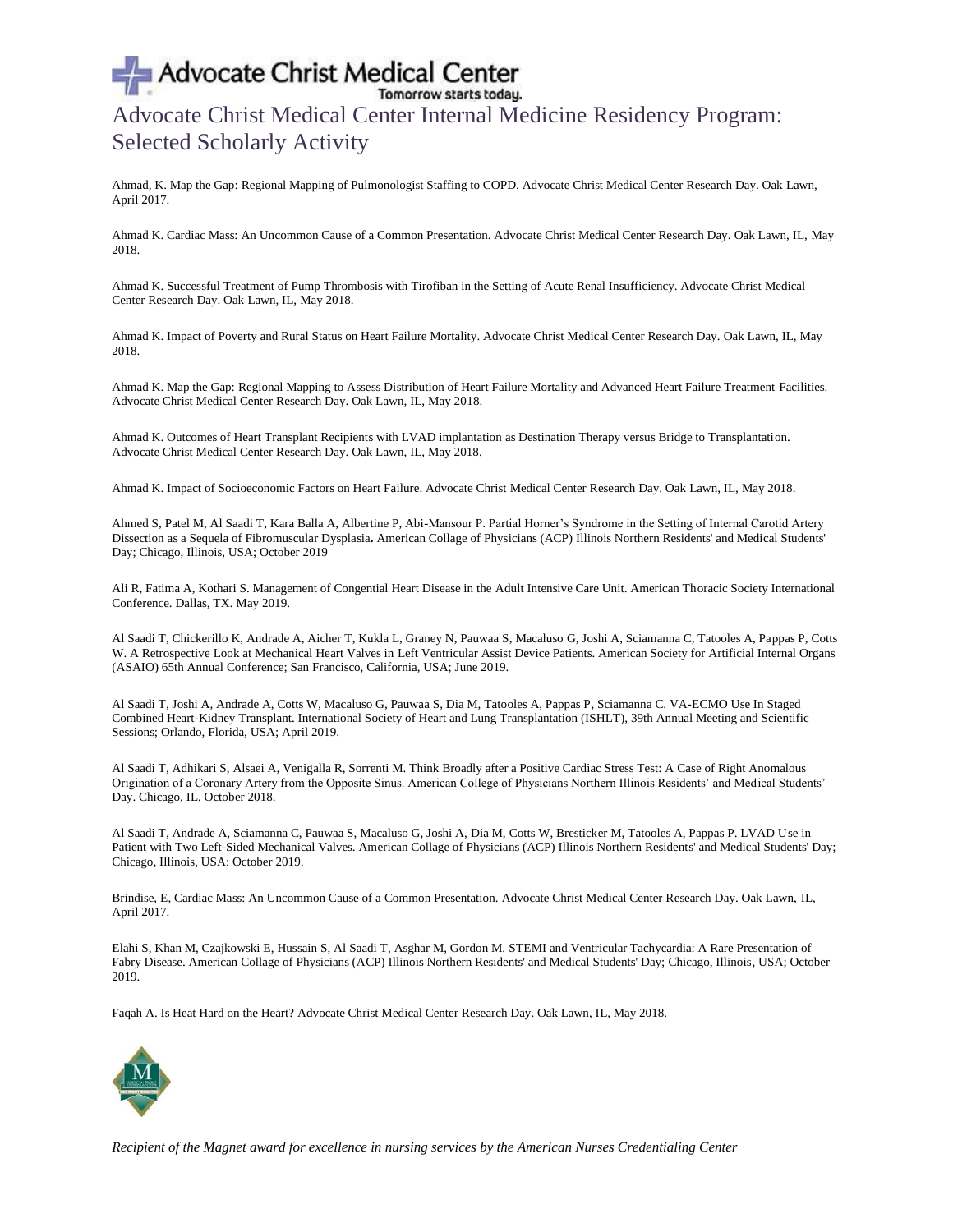## Advocate Christ Medical Center Internal Medicine Residency Program: Selected Scholarly Activity

Gushurst, M., Morreale, C., Hussain, S., Macaluso, G., Pauwaa, S., Pappas, P., Tatooles, A., Andrade, A., Cotts, W. Feasibility of ambulating a patient with end stage heart failure awaiting heart transplantat on a femoral intra-aortic balloon pump. Poster presentation at American Society of Artificial Internal Organs, 65th Annual Conference, San Francisco, CA, 2019.

Hussain S, Samad Z, Crowley A. Left Atrial Appendage Mass - Not Always a Thrombus! American College of Physicians Northern Illinois Residents' and Medical Students' Day. Chicago, IL, October 2018.

Hussain S, Adhikari S, Khan M, Al Saadi T, Asghar M, Rifai L. Can Treatment of Persistent Supraventricular Tachycardia Influence Outcomes In Multifactorial Cardiomyopathy? American Collage of Physicians (ACP) Illinois Northern Residents' and Medical Students' Day; Chicago, Illinois, USA; October 2019.

Hussain, S., Morreale, C., Gushurst, M., Joshi, A., Sciamanna, C., Macaluso, G., Pauwaa, S., Dia, M., Bresticker, M., Pappas, P., Tatooles, A., Cotts, W., Andrade, A. Abulating patients with femoral intra-aortic balloon pump as a bridge to transplant- a case series. Poster presentation at Heart Failure Society of America, 23rd Annual Scientific Meeting, Philadelphia, PA, September, 2019.

Hussain, S., Oliveros, E., Adhikari, S., Khan, M., Morreale, C., Pauwaa, S., Macaluso, G., Cotts, W., Andrade, A., Tatooles, A., Pappas, P. A challenging case: durable biventricular assist device, bleeding, thrombosis and a hole. Poster presentation at Heart Failure Society of America, 23rd Annual Scientific Meeting, Philadelphia, PA, September, 2019.

Hussain, S., Scott, C., Mehta, S., Busayawalasa, D., Khan, M., Shah, A., Andrade, A. Arterial Thrombosis- unusual site and etiology. Poster presentation at Annual RUSH Research Symposium, Chicago, IL, 2019.

Josephson G, Adhikari S, Kalinowski M, Dia M. The Youngest Known Patient with a Type A Aortic Dissection and Right-Sided Aortic Arch. Advocate Christ Medical Center Research Day. Oak Lawn, IL, May 2018.

Josephson G. Cardiac Syncope with High Grade AV Block in a Patient with Ovarian Cancer on Bevacizumab. Advocate Christ Medical Center

### **Research Day. Oak Lawn, IL, May 2018.**

Khan M, Al Saadi T, Tolia S, Morreale C, Josephson G, Ajmal S. Finegoldia Magna: A Rare Cause of Infective Endocarditis. American Collage of Physicians (ACP) Illinois Northern Residents' and Medical Students' Day; Chicago, Illinois, USA; October 2019

Kothari S, Adhikari S, Nellet M, Spear W. Challenging the ED Paradigm: A New Management Strategy for Atrial Fibrillation in the Emergency Department. European Cardiac Arrhythmia Society. Paris, France, April 2018.

Kothari S, Adhikari S, Nellet M, Spear W. Challenging the ED Paradigm: A New Management Strategy for Atrial Fibrillation in the Emergency Department. Heart Rhythm Scientific Sessions Meeting. Boston, MA, May 2018.

Morreale C, Voudris K, Tatooles A, Shivaraju A. Central Aortic Insufficiency Due To Transcatheter Heart Valve Defect After Transapical Transcatheter Aortic Valve Replacement. Advocate Christ Medical Center Research Day. Oak Lawn, IL, May 2018.

Morreale C, Voudris K, Tatooles A, Shivaraju A. Central Aortic Insufficiency Due To Transcatheter Heart Valve Defect After Transapical Transcatheter Aortic Valve Replacement. Transcatheter Valve Therapies Conference. Chicago, IL, June 2017.

Morreale C and Shivaraju A. Pre-existing Pulmonary Hypertension in Patients Undergoing Aortic Valve Replacement: Effect on In-hospital Mortality and Complications. Annual Transcatheter Cardiovascular Therapeutics. San Diego, CA, September 2018.

Morreale C, Paglia R, Kothari S, et. al. Psychosocial Characteristics and Outcomes in Patients with Ventricular Assist Devices. International Society of Heart and Lung Transplant Annual Meeting. Orlando, FL. April 2019.

Morreale C, Gushurst M, Hussain S, et. al. Feasibility of Ambulating a Patient with End Stage heart Failure Awaiting Heart Transplant on a Femoral Intra-Aortic Balloon Pump. American Society for Artificial Internal Organs Conference. San Francisco, CA. June 2019.

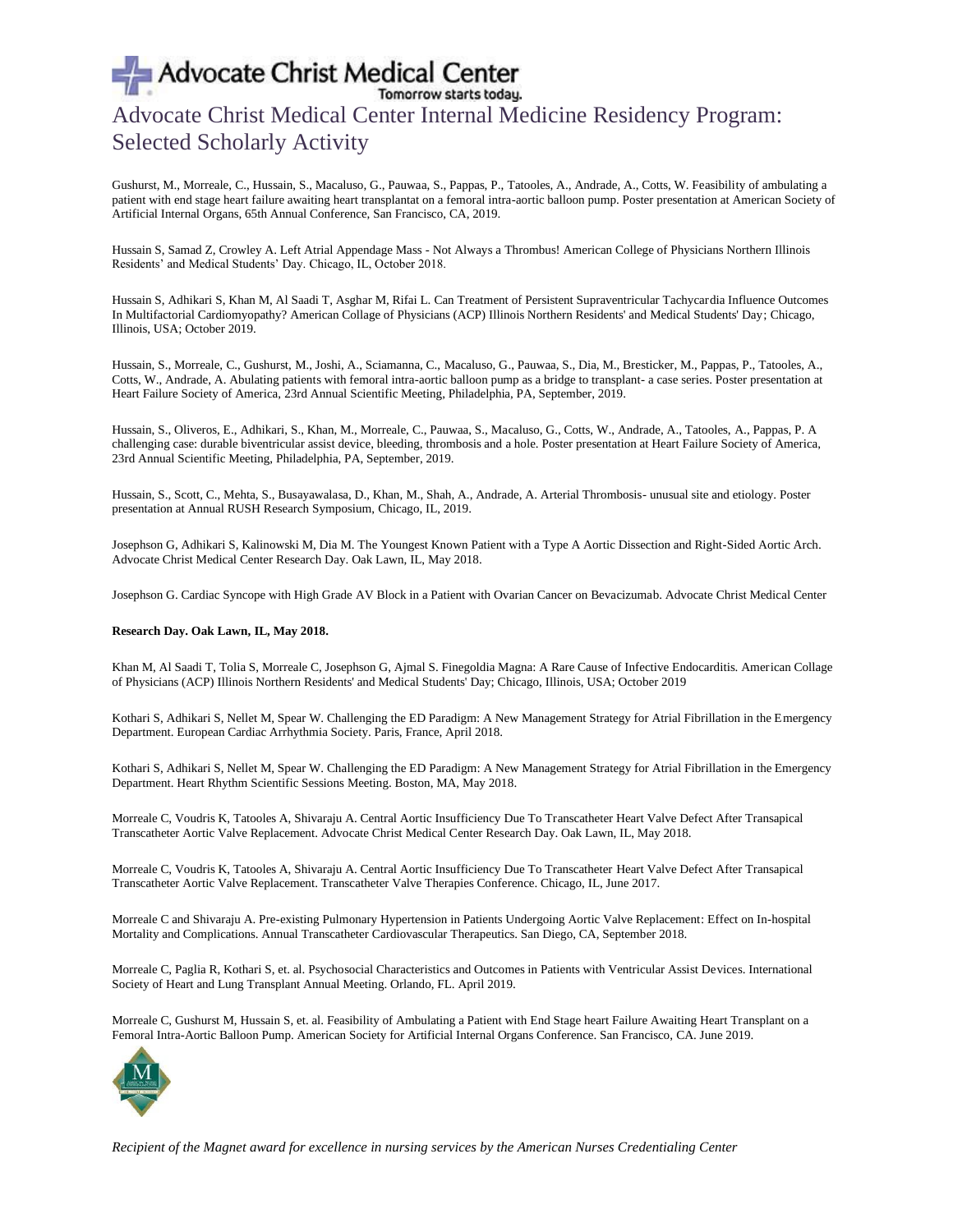# Advocate Christ Medical Center<br>Advocate Christ Medical Center Internal Medicine Residency Program: Selected Scholarly Activity

Ramana R, Morreale C, Kothari S, et. al. Transcatheter Aortic Valve Replacement for Severe Aortic Homograft Prosthetic Stenosis in the Setting of Cardiogenic Shock Refractory to Temporary Left Ventricular Assist Device. American College of Cardiology Annual Conference. New Orleans, LA. March 2019.

Murtaza G. Map the Gap: Spread of Cardiology Workforce with Hospitalization Rates for Atrial Fibrillation. Advocate Christ Medical Center Research Day. Oak Lawn, IL, April 2017.

Murtaza G. Cardiomyopathy Related to a Weight Loss Supplement: Case Report. Advocate Christ Medical Center Research Day. Oak Lawn, IL, April 2017.

Murtaza G, Adhikari S, Cotts WG, Gavrilos G, Pandya M, Pappas PS, Tatooles AJ, Andrade AA. Successful LVAD implant in a patient with Hemophilia A. Advocate Christ Medical Center Research Day. Oak Lawn, IL, May 2018.

Voudris KV and Vidovich MI. Kidney transplantation: Does it affect outcomes for Percutaneous Coronary Intervention in patients presenting with Acute Myocardial Infarction? Analysis from Nationwide Inpatient Sample (NIS). American College of Cardiology's 66th Annual Scientific Session. Washington, DC, March 2017.

Voudris KV, Devereux RB, Feldman DN, Minutello RM, Kim L, Singh H, Bergman G, Salemi A, Wong SC. Does Intra-Aortic Balloon Pump Placement During Hospitalization Course for Transcatheter Aortic Valve Replacement Portent A Worse Clinical Outcome? American College of Cardiology's 66th Annual Scientific Session. Washington, DC, March 2017.

Voudris KV, Devereux RB, Feldman DN, Minutello RM, Kim L, Singh H, Bergman G, Salemi A, Wong SC. Periprocedural blood transfusions in patients undergoing Transcatheter Aortic Valve Replacement (TAVR). American College of Cardiology's 66th Annual Scientific Session. Washington, DC, March 2017.

Voudris KV, Darbar D, Chalazan B, Vidovich MI. Comorbid malignancy as an independent predictor of in-hospital mortality in patients with atrial fibrillation. University of Illinois Department of Medicine Scholarly Activities Day. Chicago, IL, March 2017.

Voudris, Konstantinos, MD Does IABP placement During Hospitalization Course for TAVR Portent a Worse Clinical Outcome? Advocate Christ Medical Center Research Day. Oak Lawn, IL, April 2017.

Voudris KV, Vidovich MI. Percutaneous Coronary Intervention for Acute Myocardial Infarction in patients with history of Malignancy. Advocate Christ Medical Center Research Day. Oak Lawn, IL, April 2017.

Voudris KV and Vidovich MI. Effect of Alcohol Related Disorders on In-hospital Mortality and Percutaneous Coronary Intervention outcomes for Acute Myocardial Infarction (AMI). SCAI Scientific Sessions. New Orleans, LA, May 2017.

Voudris KV, Kim L, Swaminathan R, Minutello RM, Charitakis K, Singh H, Bergman G, Devereux RB, Salemi A, Wong SC, Feldman DN. Aortic Valve Replacement in Patients with Peripheral Arterial Disease: An Analysis of the National Inpatient Sample Database (2011- 2013). SCAI Scientific Sessions. New Orleans, LA, May 2017.

Voudris KV and Vidovich MI. Percutaneous Coronary Intervention for Acute Myocardial Infarction in female patients with comorbid malignancy. SCAI Scientific Sessions. New Orleans, LA, May 2017.

Voudris KV, Devereux RB, Feldman DN, Minutello RM, Kim L, Swaminathan R, Singh H, Bergman G, Salemi A, Wong SC. Transcatheter versus Surgical Aortic Valve Replacement in Patients with Prior Non-Cardiac Transplantation: An Analysis of The National Inpatient Sample Database 2011- 2013. SCAI Scientific Sessions. New Orleans, LA, May 2017.

Voudris KV, Devereux RB, Feldman DN, Minutello RM, Kim L, Singh H, Bergman G, Salemi A, Wong SC. Outcomes of Intra-Aortic Balloon Pump use in Surgical and Transcatheter Aortic Valve Replacement. CRT-2017. Miami, FL, October 2017.

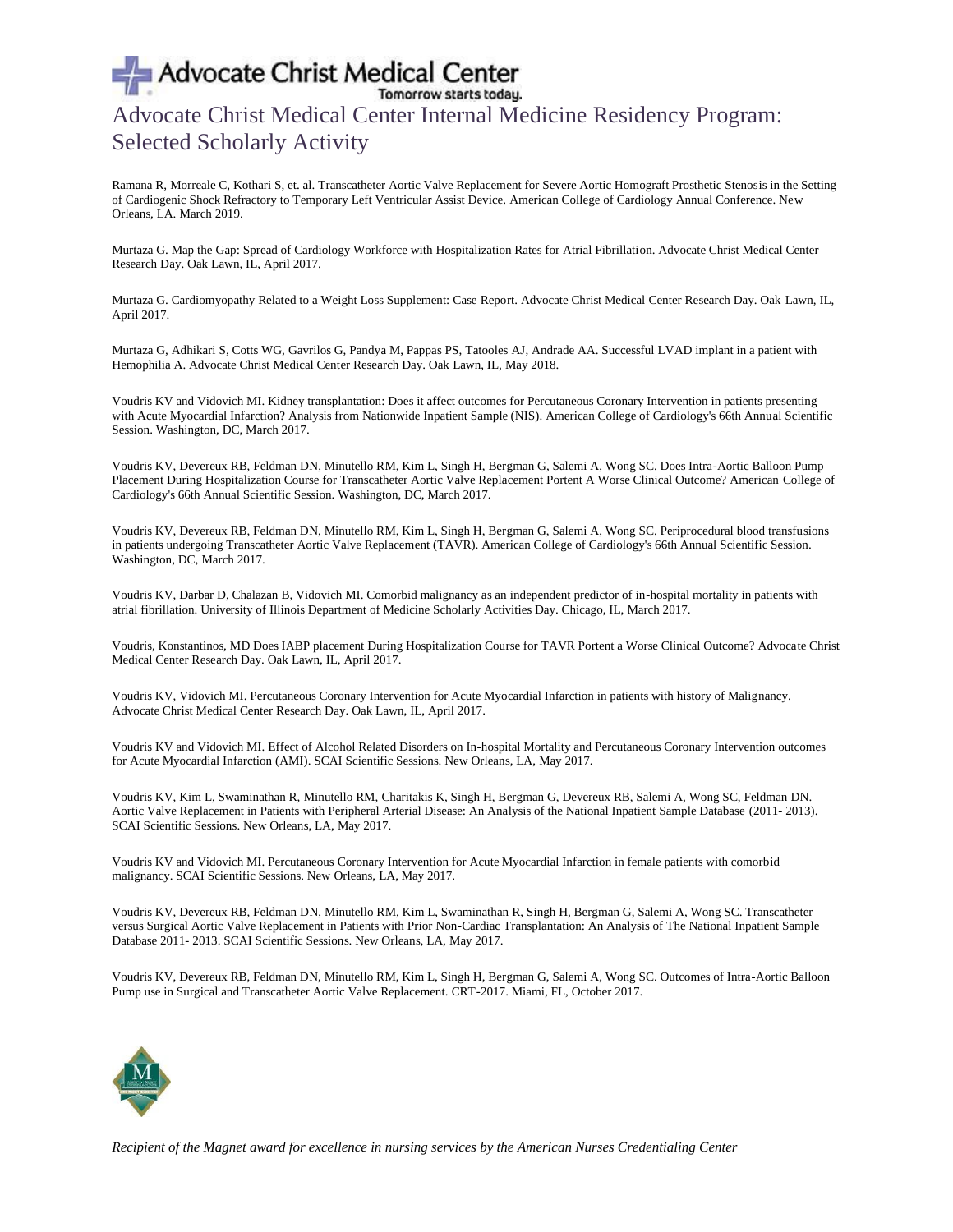## Advocate Christ Medical Center Internal Medicine Residency Program: Selected Scholarly Activity

Voudris KV and Vidovich MI. Outcomes of Percutaneous Coronary Intervention for Cardiogenic Shock in Female Patients. American Heart Association Annual Meeting. Anaheim, CA, November 2017.

Voudris KV and Vidovich MI. Contemporary Trends in the Use of IABP and Percutaneous Ventricular Assist Devices in Females with Acute Myocardial Infarction. American College of Cardiology 2018 Annual Meeting. Orlando, FL, March 2018.

Voudris K. Outcomes of Percutaneous Coronary Intervention for Acute Myocardial Infarction in female patients. Advocate Christ Medical Center Research Day. Oak Lawn, IL, May 2018.

Voudris K. Epidemiology And Predictors Of In-hospital Mortality Of Takotsubo Cardiomyopathy. Advocate Christ Medical Center Research Day. Oak Lawn, IL, May 2018.

## **Critical Care**

Ali R, Nikamal A, Rachid M, Hussain Z. Acute Eosinophilic Pneumonia in The Setting of Hypogammaglobulinemia. American Thoracic Society International Conference. San Diego, CA, May 2018.

Ali R, Fatima A, Kothari S. Management of Congential Heart Disease in the Adult Intensive Care Unit. American Thoracic Society International Conference. Dallas, TX. May 2019.

Anand N. A Case of Cardiogenic Shock Requiring Mechanical Circulatory Support in the Setting of Thyroid Storm. Advocate Christ Medical Center Research Day. Oak Lawn, IL, May 2018.

Fatima A and Velasco J. Systemic lupus erythematosus cerebritis versus West Nile Virus encephalitis: A diagnostic dilemma in a critical care setting. Central Society for Clinical and Translational Research Annual Meeting. Chicago, IL, April 2017.

Milas A. Clinical Outcome Measures Of Patients Extubated At Night After The Implementation Of Dedicated Night Intensivists. Advocate Christ Medical Center Research Day. Oak Lawn, IL, May 2018.

#### **Endocrinology**

Ahmed SR, Alsaei A, Rachid M, Yasmeen T. Risperidone-induced Diabetic Ketoacidosis and Neuroleptic Malignant Syndrome. ENDO 2017. Orlando, FL, April 2017.

Ahmed SR. Risperidone Induced DKA and NMS. Advocate Christ Medical Center Research Day. Oak Lawn, IL, April 2017. Amjed H. LDL of 457, What are our Options? Advocate Christ Medical Center Research Day. Oak Lawn, IL, April 2017.

Amjed H. Bisphosphonate Induced Hypocalcemia: A Case report and Literature Review. Advocate Christ Medical Center Research Day. Oak Lawn, IL, May 2018.

Amjed H. Bilateral Macronodular Adrenal Hyperplasia Presenting Without Cushings Syndrome! Advocate Christ Medical Center Research Day. Oak Lawn, IL, May 2018.

Amjed H. Should Adrenal Vein Sampling Be Mandatory In The Management Of Primary Aldosteronism? A Case Report and Literature Review. Advocate Christ Medical Center Research Day. Oak Lawn, IL, May 2018.

Bacal A. The Unsuspecting Culprit. Advocate Christ Medical Center Research Day. Oak Lawn, IL, April 2017.

Chinni S, Kashyup S, Kalinowski M, Patel A, Ali R, Brindise E, Hasmi F, Chaiban J. A Case Series of Pulmonary Emboli in Patients with Uncontrolled Hyperthyroidism. American College of Physicians Northern Illinois Residents' and Medical Students' Day. Chicago, IL, October 2018.

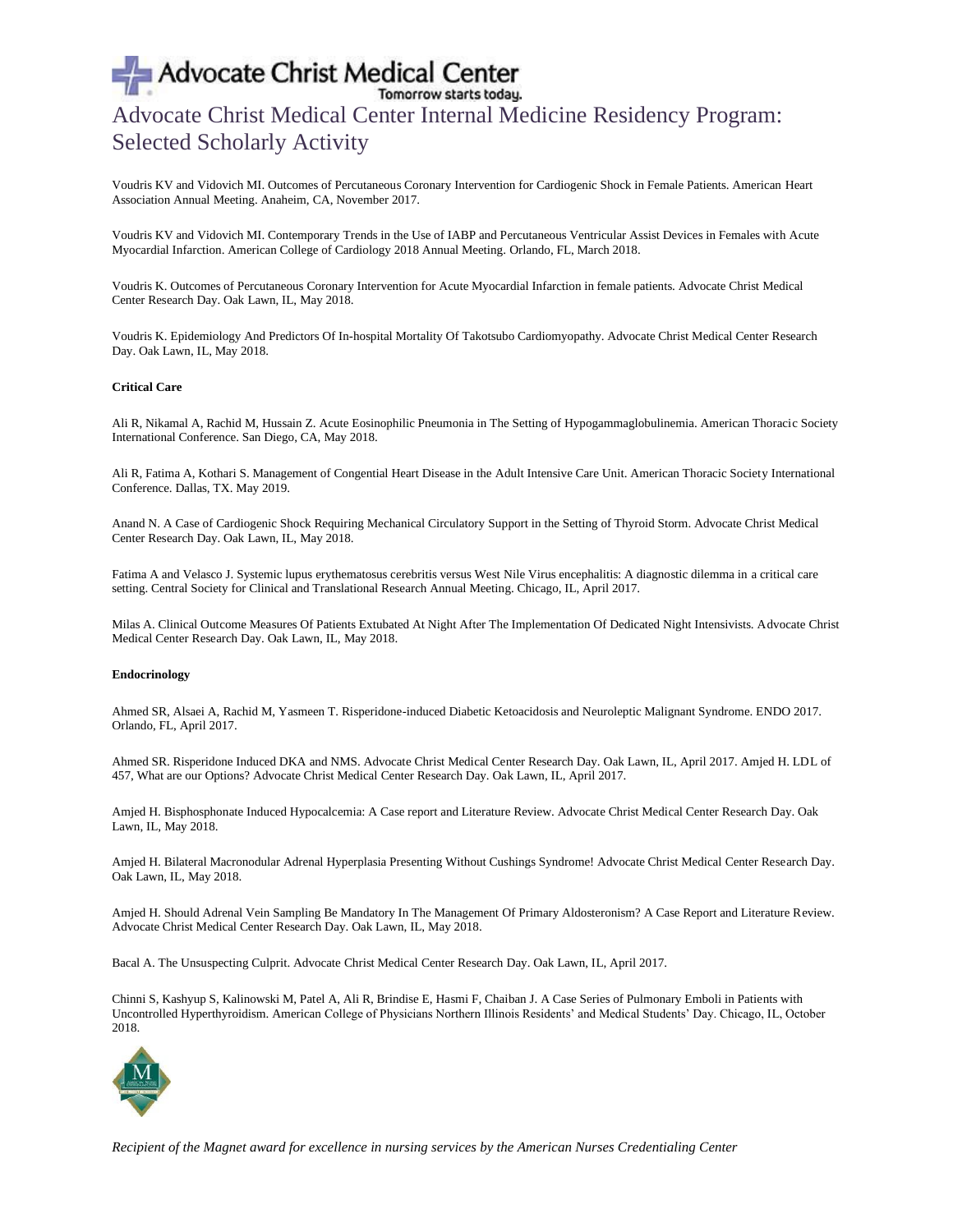## Advocate Christ Medical Center Internal Medicine Residency Program: Selected Scholarly Activity

Fatima A. A Case of Down Syndrome with Myxedema Coma and Cardiac Tamponade. Advocate Christ Medical Center Research Day. Oak Lawn, IL, May 2018.

Fatima A. A Case of Down Syndrome with Myxedema Coma and Cardiac Tamponade. CHEST Annual Meeting. San Antonio, TX, October 2018. Ilyas Z. Tip of the Iceberg: An Incidental Finding of Hypercalcemia Advocate Christ Medical Center Research Day. Oak Lawn, IL, April 2017.

Kazi F and Krikorian A. Identifying Risk Factors and Diagnosing Diabetes in Post Kidney Transplant Patients. Advocate Christ Medical Center Research Day. Oak Lawn, IL, May 2018.

Kazi F and Yasmeen T. Ipilimumab-Associated Hypophysitis and Thyroiditis. ENDO 2019. New Orleans, LA, March 2019. Kazi F and Yasmeen T. Ipilimumab-Associated Hypophysitis and Thyroiditis. Advocate Christ Medical Center Research Day. Oak Lawn, IL. April 2019.

Kazi F, Siddiqui S, Zapater J, Khothari V and Yasmeen. A case of unexplained ACTH-dependent Cushing's Disease. AACE 28<sup>th</sup> Annual Scientific and Clinical Congress. Los Angeles, CA, April 2019.

Kazi F, Khan M, Anand N, Yasmeen T. Euglycemic Diabetic Ketoacidosis: A Rare Complication of a Common Disease. ENDO 2019. New Orleans, LA, March 2019.

Kazi F, Khan M, Anand N, Yasmeen T. Euglycemic Diabetic Ketoacidosis: A Rare Complication of a Common Disease. Advocate Christ Medical Center Research Day. Oak Lawn, IL. April 2019.

Khan M, Kazi F, Anand N, Yasmeen T. Euglycemic Diabetic Ketoacidosis: A rare complication of a common disease. American College of Physicians Northern Illinois Residents' and Medical Students' Day. Chicago, IL, October 2018.

Lawrence L. Delayed Adrenal Insufficiency in Combined Pituitary Hormone Deficiency. Advocate Christ Medical Center Research Day. Oak Lawn, IL, April 2017.

Lawrence L, Mesleh M, Kazi M. The Extent of an Adrenal Incidentaloma. American College of Physician Northern Region Residents' and Medical Students' Day 2017. Chicago, IL, October 2017.

Mandell MJ, Busayavalasa D, Chaiban J. PTHrp-induced hypercalcemia in a patient with multiple myeloma. AACE 28th Annual Scientific & Clinical Congress. Los Angeles, CA, April 2019.

Mandell MJ, Mourad D, Alkhouli L, Ivkov N, Drever E. Proximal Weakness, Pain, and Cachexia: A Case of Diabetic Amyotrophy. Advocate Christ Medical Center Research Day. Oak Lawn, IL, April 2019.

Mandell MJ, Mourad D, Alkhouli L, Ivkov N, Drever E. Proximal Weakness, Pain, and Cachexia: A Case of Diabetic Amyotrophy. Midwest Clinical & Translational Research Meeting. Chicago, IL, April 2019.

Mandell MJ, Mourad D, Alkhouli L, Ivkov N, Drever E. Proximal Weakness, Pain, and Cachexia: A Case of Diabetic Amyotrophy. American Association of Clinical Endocrinologists Annual Meeting. Los Angeles, CA. April 2019.

Mandell MJ, Kothari S, Kazi F, Kobeszko M, Roy M, Chaiban JT. Incidental Retroperitoneal Functional Paraganglioma by Endoscopic Ultrasound-Guided Fine Needle Aspiration. ENDO 2018. Chicago, IL, April 2018.

Mandell MJ, Velasco J, Krikorian A, Ananth A, Chaiban C, Kazi, M. An Unusual Initial Presentation of Active Pulmonary Tuberculosis: Severe Hypercalcemia with Altered Mental Status and Renal Failure. The American Association of Clinical Endocrinologists 27th Annual Scientific & Clinical Congress. Boston, MA, May 2018.

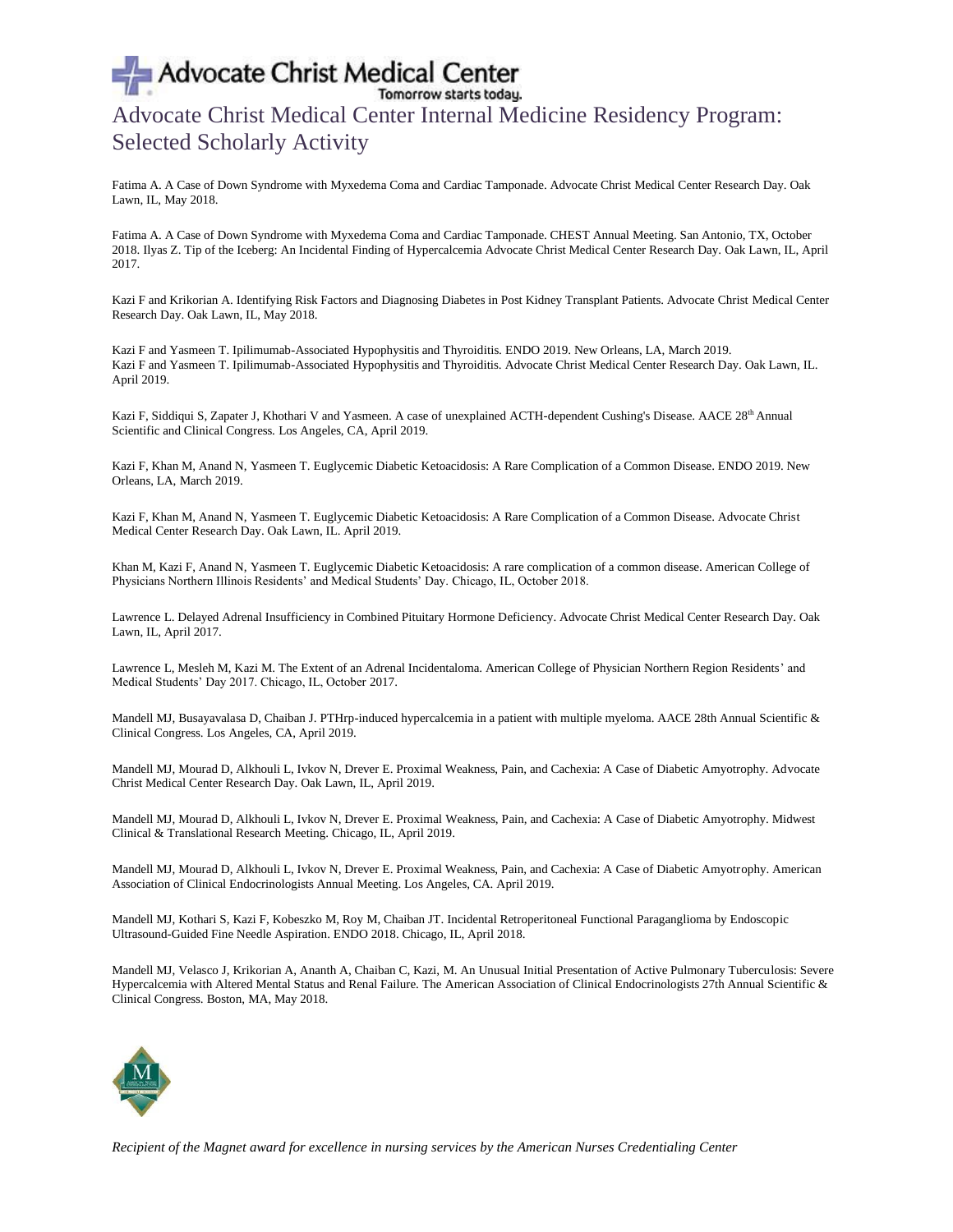## Advocate Christ Medical Center Internal Medicine Residency Program: Selected Scholarly Activity

Mandell MJ, Velasco J, Krikorian A, Ananth A, Chaiban C, Kazi, M. An Unusual Initial Presentation of Active Pulmonary Tuberculosis: Severe Hypercalcemia with Altered Mental Status and Renal Failure. Advocate Christ Medical Center Research Day. Oak Lawn, IL, May 2018.

Mandell MJ, Kothari S, Kazi F, Kobeszko M, Roy M, Chaiban JT. Incidental Retroperitoneal Functional Paraganglioma by Endoscopic Ultrasound-Guided Fine Needle Aspiration. Advocate Christ Medical Center Research Day. Oak Lawn, IL, May 2018.

Mandell MJ, Kothari S, Kazi F, Kobeszko M, Roy M, Chaiban JT. Incidental Retroperitoneal Functional Paraganglioma by Endoscopic Ultrasound- Guided Fine Needle Aspiration. Advocate Christ Medical Center Research Day. Oak Lawn, IL, May 2018.

Saeedi J. A Consult for DISH (Diffuse Idiopathic Skeletal Hyperostosis) What can the Endocrinologist Offer? Advocate Christ Medical Center Research Day. Oak Lawn, IL, May 2018.

Saeedi J. Adrenal Insufficiency: A delayed Presentation of Sheehan Syndrome Advocate Christ Medical Center Research Day. Oak Lawn, IL, April 2017.

Siddiqui I. Adipsic Diabetes Insipidus: An Extremely Rare Manifestation of Neurosarcoidosis. Advocate Christ Medical Center Research Day. Oak Lawn, IL, April 2017.

Sorrenti M and Mandell M. Convulsive syncope in the setting of Paraneoplastic Hypercalcemia from Esophageal Adenocarcinoma. American College of Physicians Northern Illinois Residents' and Medical Students' Day. Chicago, IL, October 2018.

Tan S. Isolated De Novo Hypoparathyroidism In An Adult Female. Advocate Christ Medical Center Research Day. Oak Lawn, IL, May 2018.

Wuliji N, Lunt JM**, Mandell MJ,** Carlson AL. HIV-associated vacuolar myelopathy and HIV-associated dementia as the initial manifestation of HIV/AIDS. National ACP Annual Meeting. Philadelphia, PA. April 2019.

Wuliji N, Lunt JM, Mandell MJ, Carlson AL. HIV-associated vacuolar myelopathy and HIV-associated dementia as the initial manifestation of HIV/AIDS. Accepted at the Society of Hospital Medicine Annual Meeting. National Harbor, MD. March 2019.

### **Gastroenterology**

Abou Mrad R, Kuruvilla A, Arshad S, Iskandar J, Tabriz M, D'Astice M. Hydatid Cyst: a rare entity with common symptoms. Advocate Christ Medical Center Research Day, Oak lawn, IL, April 2017.

Abou Mrad R. Incidence and Outcomes of Post Paracentesis Leak in Cirrhotic Patients. Advocate Christ Medical Center Research Day. Oak Lawn, IL, April 2017.

Abou Mrad R, Samra M, Hammadeh R, Aubeid F, Krikorian A. Colonic Large Cell Neuroendocrine Carcinoma: A Rare and Aggressive Tumor. World Congress of Gastroenterology at ACG 2017. Orlando, FL, October 2017.

Abou Mrad R, Samra M, Hammadeh R, Aubeid F, Krikorian A. Colonic Large Cell Neuroendocrine Carcinoma: A Rare and Aggressive Tumor. Advocate

Christ Medical Center Research Day. Oak Lawn, IL, May 2018.

Al-Homssi A, Poozhikunnel A, Almouradi T. Pancreatic tail calcification: incidental finding of a rare neoplasm. American College of Physicians Northern Illinois Residents' and Medical Students' Day. Chicago, IL, October 2017.

Arshad HMS. Hydatid Cyst: A Rare Entity with Common Symptoms. Advocate Christ Medical Center Research Day. Oak Lawn, IL, April 2017.

Brindise E, Kuruvilla A, Silva R. Temporal Trends in Incidence and Outcomes of Acute Pancreatitis in Hospitalized Patients in the United States. World Congress of Gastroenterology at ACG 2017. Orlando, FL, October 2017.

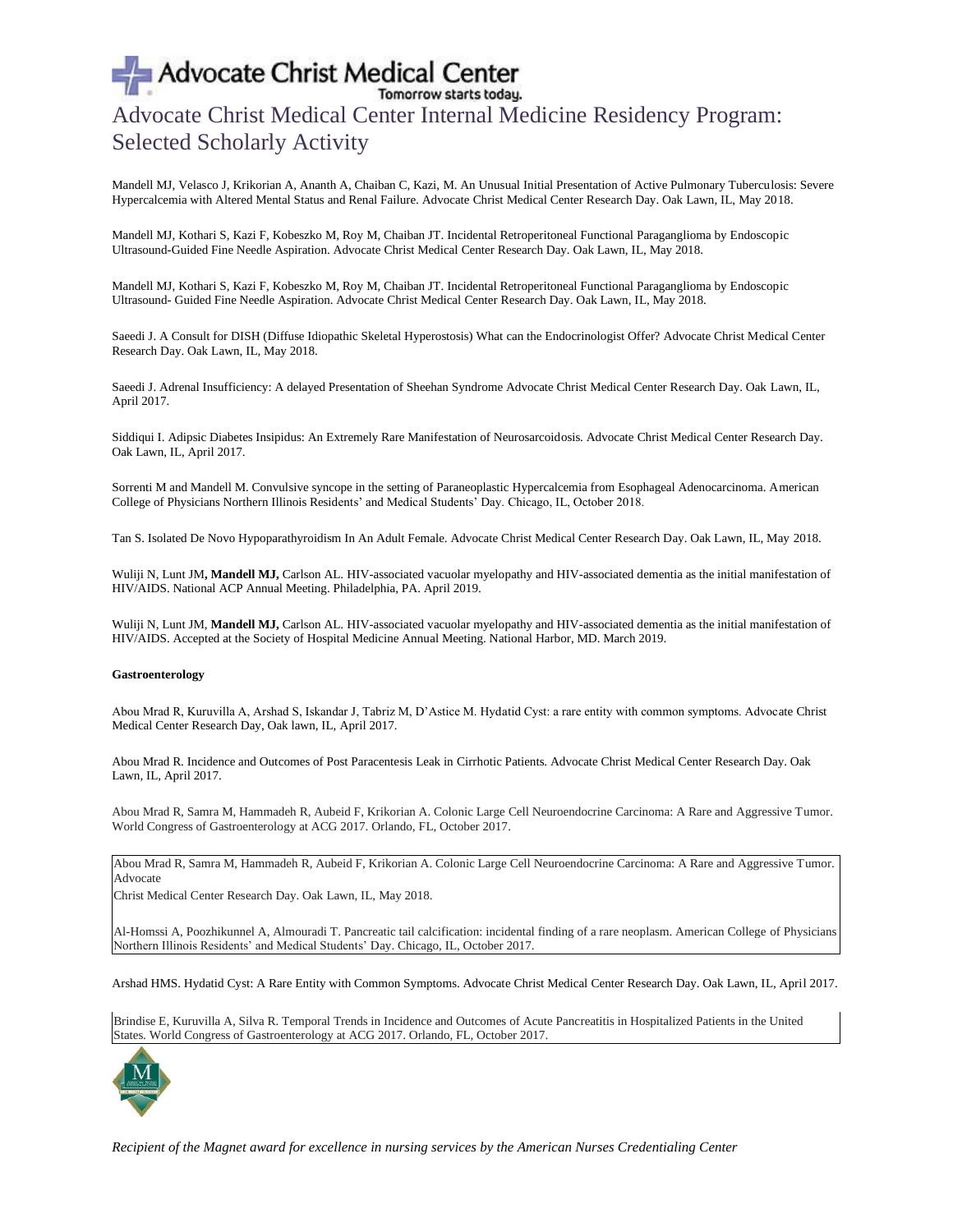## Advocate Christ Medical Center Internal Medicine Residency Program: Selected Scholarly Activity

Brindise E, Kuruvilla A, Silva R. HIV Infection: Does it Affect Outcomes of Gastrointestinal Bleeding? World Congress of Gastroenterology at ACG 2017. Orlando, FL, October 2017.

Brindise E, Tetangco E, Raddawi H. Non-Cirrhotic Ascites Secondary to Peritoneal Tuberculosis. World Congress of Gastroenterology at ACG 2017. Orlando, FL, October 2017.

Brindise E, Tetangco E, Raddawi H. Peritoneal Tuberculosis: A Non-Cirrhotic Ascites. American College of Physicians Northern Illinois Residents' and Medical Students' Day. Chicago, IL, October 2017.

Brindise E, Kuruvilla A, Silva R. Temporal Trends in Incidence and Outcomes of Acute Pancreatitis in Hospitalized Patients in the United States. Advocate Christ Medical Center Research Day. Oak Lawn, IL, May 2018.

Brindise E, Tetangco E, Raddawi H. Non-Cirrhotic Ascites Secondary to Peritoneal Tuberculosis. Advocate Christ Medical Center Research Day. Oak Lawn, IL, May 2018.

Brindise E, Elkhatib I, Kuruvilla A, Silva R. In-Hospital Outcomes of Gastrointestinal Bleeding in Patients with Co-Morbid Inflammatory Bowel Disease. ACG 2018. Philadelphia, PA, October 2018.

Brindise E, Kuruvilla A, Silva R. Gender and Race Disparities in Prevalence and Mortality of Esophageal Cancer. ACG 2018. Philadelphia, PA, October 2018.

Chinni S, Kothari S, Berkelhammer C. Septic Panniculitis due to Fistulizing Crohn's Disease Masquerading as Pyoderma Gangrenosum. Advocate Christ Medical Center Research Day. Oak Lawn, IL, May 2018.

Chinni S, Kothari S, Berkelhammer C. Septic Panniculitis due to Fistulizing Crohn's Disease Masquerading as Pyoderma Gangrenosum. ACG 2018. Philadelphia, PA, October 2018.

Chinni S, Kothari S, Berkelhammer C. Septic Panniculitis due to Fistulizing Crohn's Disease Masquerading as Pyoderma Gangrenosum. American College of Physicians Northern Illinois Residents' and Medical Students' Day. Chicago, IL, October 2018.

Fatima A, Adhikari S, Brindise E, Kuruvilla A. Crohn's Disease Presenting with Superior Mesenteric Vein Thrombosis and Pyogenic Liver Abscess. World Congress of Gastroenterology at ACG 2017. Orlando, FL, October 2017.

Kalinowski M, Kothari S, Kobeszko M, Josephson G, Cotts W, Pauwaa S, Tatooles A, Elkhatib I, Silva R. A Comparison of First Time Gastrointestinal Bleeding Events Between Heartmate II and Heartware Left Ventricular Assist Devices. Digestive Disease Weekly 2019. San Diego, CA, May 2019

Kalinowski M, Kothari S, Kobeszko M, Josephson G, Cotts W, Pauwaa S, Tatooles A, Elkhatib I, Silva R. A Comparison of First Time Gastrointestinal Bleeding Events Between Heartmate II and Heartware Left Ventricular Assist Devices. AFMR Midwestern Region. Chicago, IL April 2019

Kalinowski M, Kothari S, Kobeszko M, Josephson G, Cotts W, Pauwaa S, Tatooles A, Elkhatib I, Silva R A Comparison of Characteristics in Left Ventricular Assist Device Patients With and Without Gastrointestinal Bleeding. Digestive Disease Weekly 2019. San Diego, CA, May 2019

Kalinowski M, Kothari S, Kobeszko M, Josephson G, Cotts W, Pauwaa S, Tatooles A, Elkhatib I, Silva R. A Comparison of Characteristics in Left Ventricular Assist Device Patients With and Without Gastrointestinal Bleeding. AFMR Midwestern Region. Chicago, IL April 2019

Kalinowski M, Kothari S, Kobeszko M, Silva R. Unusual presentation of solid pseudopapillary tumor of the pancreas with pyelonephritis and weight loss. Combined Annual Meeting of CSCTR and MWAFMR. Chicago, IL, April 2018.

Kalinowski M, Kothari S, Kobeszko M, Silva R. Unusual Presentation of Solid Pseudopapillary Tumor of the Pancreas With Pyelonephritis and Weight Loss. Advocate Christ Medical Center Research Day. Oak Lawn, IL, May 2018.

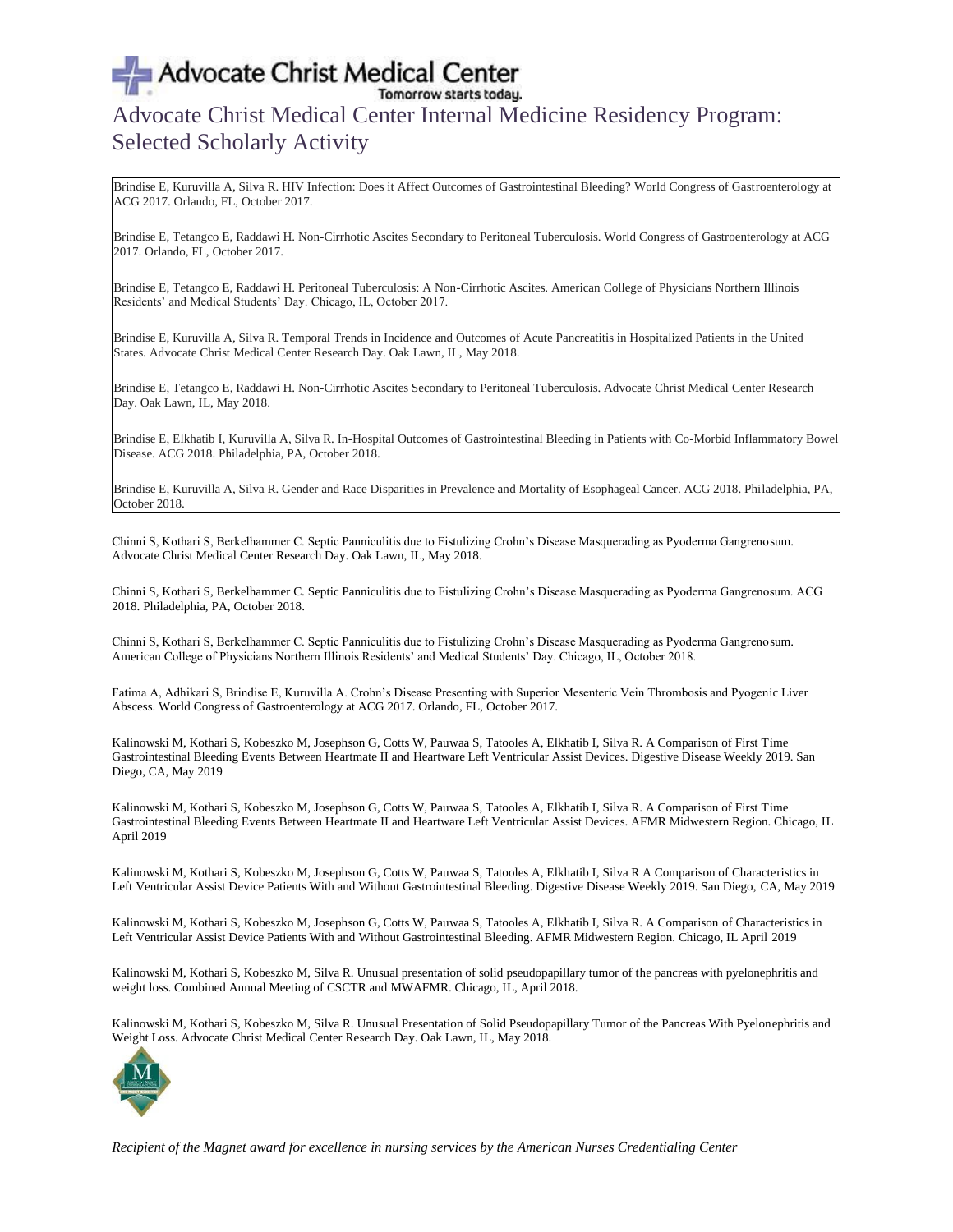## Advocate Christ Medical Center Internal Medicine Residency Program: Selected Scholarly Activity

Kalinowski M, Kothari S, Kobeszko M, Silva R. Unusual presentation of solid pseudopapillary tumor of the pancreas with pyelonephritis and weight loss. ACG 2018. Philadelphia, PA, October 2018.

Kalinowski M, Kothari S, Kobeszko M, Silva R. Unusual presentation of solid pseudopapillary tumor of the pancreas with pyelonephritis and weight loss. American College of Physicians Northern Illinois Residents' and Medical Students' Day. Chicago, IL, October 2018.

Kobeszko M, Saiyad S, Sullivan H, Rachid M. Hemorrhagic Shock Secondary to Ruptured Splenic Artery Pseudoaneurysm: A Rare Fatal Condition. Advocate Christ Medical Center Research Day. Oak Lawn, IL, May 2018.

Kobeszko M, Bardezbanian B, Berkelhammer C. Electrode perforation in Stomach Complicating Gastric Electrical Stimulation. ACG 2019. San Antonio, TX, October 2019.

Kobeszko M, Anand S, Berkelhammer C. Inferior Vena Cava Syndrome in Hepatocellular Carcinoma with Tumor Extension into the Right Atrium. ACG 2019, San Antonio, TX, October 2019.

Kobeszko M, Samra M, Blumenstein B, Elkhatib I. Urothelial Carcinoma to the Duodenum: An Unusual Cause of Duodenal Stenosis. ACG 2019. San Antonio, TX, October 2019.

Kobeszko M, Sullivan H, Elkhatib I. Hemorrhagic Shock Secondary to Ruptured Splenic Artery Pseudoaneurysm: A Rare Fatal Case. ACG 2019. San Antonio, TX, October 2019.

Kobeszko M, Kuruvilla A, Gordon M, Aubeid F, Almouradi T. Missing Intrauterine Device Rediscovered in Sigmoid Colon Polyp Nearly A Decade After Insertion. ACG 2019. San Antonio, TX, October 2019.

Kobeszko M, Kalinowski M, Kothari S, Silva R. Alcohol Induced Severe Pancreatitis Complicated by Atypical Hemolytic Uremic Syndrome: Response to Eculizumab. ACG 2018. Philadelphia, PA, October 2018.

Kobeszko M, Kalinowski M, Kothari S, Silva R. Alcohol Induced Severe Pancreatitis Complicated by Atypical Hemolytic Uremic Syndrome: Response to Eculizumab. American College of Physicians Northern Illinois Residents' and Medical Students' Day. Chicago, IL, October 2018.

Kothari S, Kalinowski M, Bridise E, Kobeszko M, Silva R. N-Acetylcysteine: A Novel Agent for Patients with Ischemic Hepatopathy. ACG 2019. San Antonio, TX, October 2019

Kothari S, Kalinowski M, Bridise E, Kobeszko M, Silva R. N-Acetylcysteine: A Novel Agent for Patients with Ischemic Hepatopathy. DDW 2019. San Diego, CA. May 2019.

Kothari S, Kobeszko M, Kalinowski M, Almouradi T. Bouveret's Syndrome: An Overlooked Cause of Duodenal Obstruction. ACG 2019, San Antonio, TX, October 2019.

Kothari S, Berkelhammer C. Linear IgA Bullous Dermatosis, Ulcerative Colitis, and Autoimmune Hepatitis: A Unique Triad. ACG 2019, San Antonio, TX, October 2019.

Kothari S, Martinez S, Almouradi T. Splenic rupture after diagnostic EGD. American Federation for Medical Research - Midwestern Region. Chicago, IL, April 2018.

Kothari S, Martinez S, Almouradi T. Splenic Rupture After Diagnostic EGD. Advocate Christ Medical Center Research Day. Oak Lawn, IL, May 2018.

Kothari S, Kalinowski M, Shah N, Raddawi H. A Case of Idiopathic Non-Cirrhotic Portal Hypertension in a Patient With a Left Ventricular Assist Device (LVAD). Advocate Christ Medical Center Research Day. Oak Lawn, IL, May 2018.

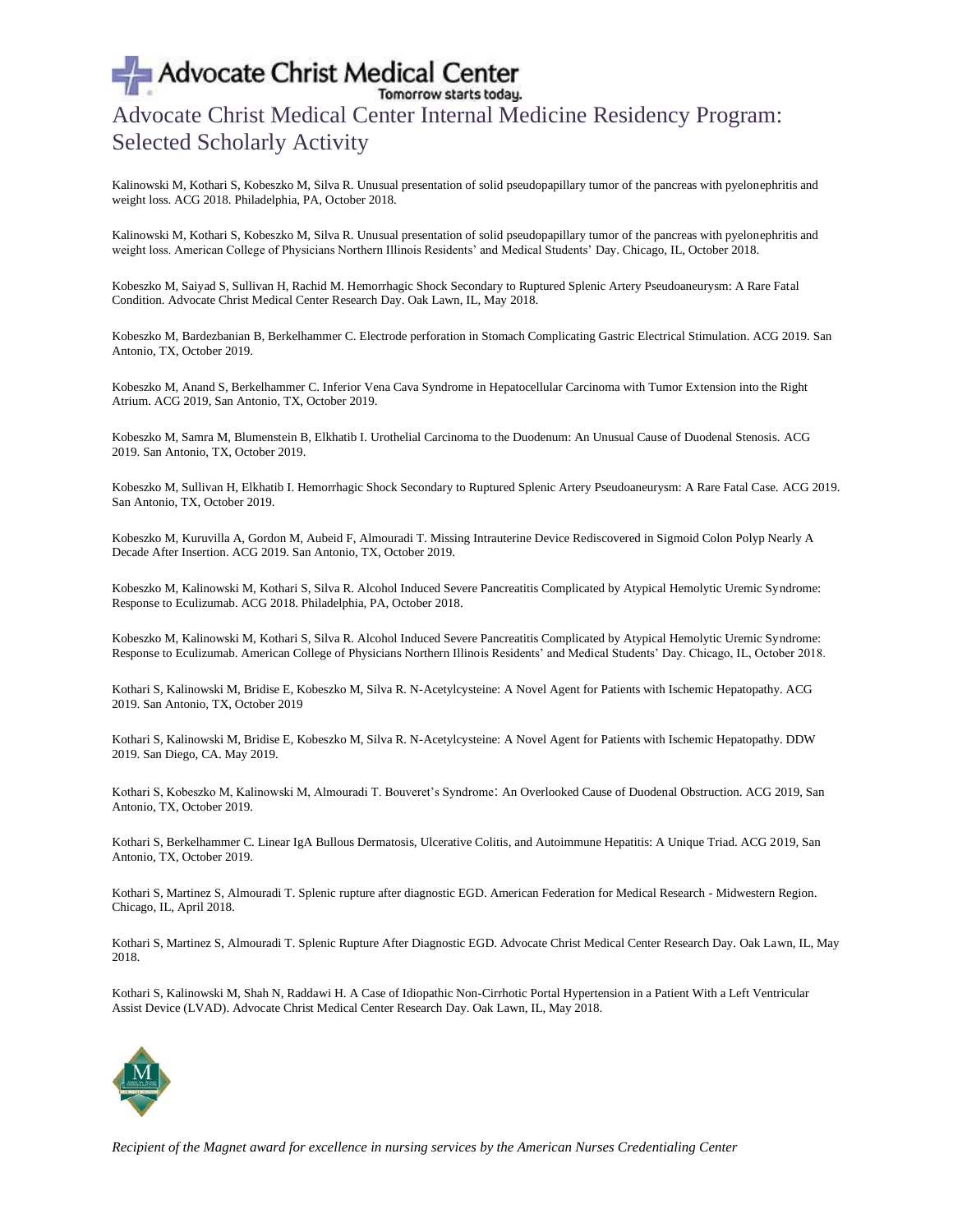## Advocate Christ Medical Center Internal Medicine Residency Program: Selected Scholarly Activity

Kothari S, Kalinowski M, Shah N, Raddawi H. A Case of Idiopathic Non-Cirrhotic Portal Hypertension in a Patient With a Left Ventricular Assist Device (LVAD). ACG 2018. Philadelphia, PA, October 2018.

Kothari S, Kalinowski M, Shah N, Raddawi H. A Case of Idiopathic Non-Cirrhotic Portal Hypertension in a Patient With a Left Ventricular Assist Device (LVAD). American College of Physicians Northern Illinois Residents' and Medical Students' Day. Chicago, IL, October 2018.

Kothari S, Kalinowski M, Kobeszko M, Almouradi T. CT scan imaging in diagnosing acute uncomplicated pancreatitis: usefulness versus cost. ACG 2018. Philadelphia, PA, October 2018.

Kothari S, Li Y, Almouradi T, Berkelhammer C. Radiation Gastritis Associated With Yttrium-90 Microsphere Radioembolization. ACG 2018. Philadelphia, PA, October 2018.

Kothari S, Martinez S, Almouradi T. Splenic rupture after diagnostic EGD. ACG 2018. Philadelphia, PA, October 2018.

Kuruvilla, A, Arshad S, Naidu P, Adhikari S, Murtaza G. Celiac Artery Compression Syndrome - A Missed Diagnosis. National American College of Physicians, Conference, San Diego, CA, March 2017.

Kuruvilla A, Milas A, Chaar B, Schaffer L, Arshad S, Al Homssi A, Almouradi T. Malignant Melanoma - A Rare Cause of Metastatic Pancreatic Cancer. Combined Annual Meeting of CSCTR and MWAFMR. Chicago, IL, April 2017

Kuruvilla A, Milas A, Brindise E, Al Homssi A, Almouradi T. Malignant Melanoma - A Rare Cause of Metastatic Pancreatic Cancer. Society of General Internal Medicine Annual Meeting. Washington, DC, April 2017.

Kuruvilla A and Arshad S. A rare cause of abdominal pain. Combined Annual Meeting of CSCTR and MWAFMR. Chicago, IL, April 2017.

Kuruvilla A, Tabriz M, Govostis D, Murtaza G, Berkelhammer C. Aortoenteric Fistula Presenting with Recurrent Sepsis. Combined Annual Meeting of CSCTR and MWAFMR. Chicago, IL, April 2017.

Kuruvilla A, Milas A, Brindise E, Al Homssi A, Almouradi T. Malignant Melanoma - A Rare Cause of Metastatic Pancreatic Cancer. Societyof General Internal Medicine Annual Meeting at Washington, DC, April 2017.

Kuruvilla A, Brindise E, Al-Homssi A, Anand N, Elkhatib I. Metastatic Gastrointestinal Stromal Tumor Disguising as Pancreatic Pseudocyst. World Congress of Gastroenterology at ACG 2017. Orlando, FL, October 2017.

Kuruvilla A, Brindise E, Al-Homssi A, Anand N, Elkhatib I. Metastatic Gastrointestinal Stromal Tumor Disguising as Pancreatic Pseudocyst. Advocate Christ Medical Center Research Day. Oak Lawn, IL, May 2018.

Kuruvilla A. Renal Artery Thrombosis: An Unusual Cause of Abdominal Pain. Advocate Christ Medical Center Research Day. Oak Lawn, IL, May 2018.

Kuruvilla, A. Where Is the Gap? Comparing the Spread of Liver and Intrahepatic Bile Duct Cancer With Gastroenterology Work Force in America. ACG 2018. Philadelphia, PA, October 2018.

Ording J. A Flautist with Bloody Diarrhea. Advocate Christ Medical Center Research Day. Oak Lawn, IL, May 2018.

Samra M. Intramural Duodenal Hematoma Complicating Endoscopic Biopsy Presenting with Gastric Outlet Obstruction and Acute Pancreatitis. World Congress of Gastroenterology at ACG 2017. Orlando, FL, October 2017.

Samra M, Kobeszko M, Blumenstein B, Elkhatib I. Metastatic Urothelial Carcinoma to the Duodenum: An Unusual Cause of Duodenal Stenosis. American College of Physicians Northern Illinois Residents' and Medical Students' Day. Chicago, IL, October 2018.

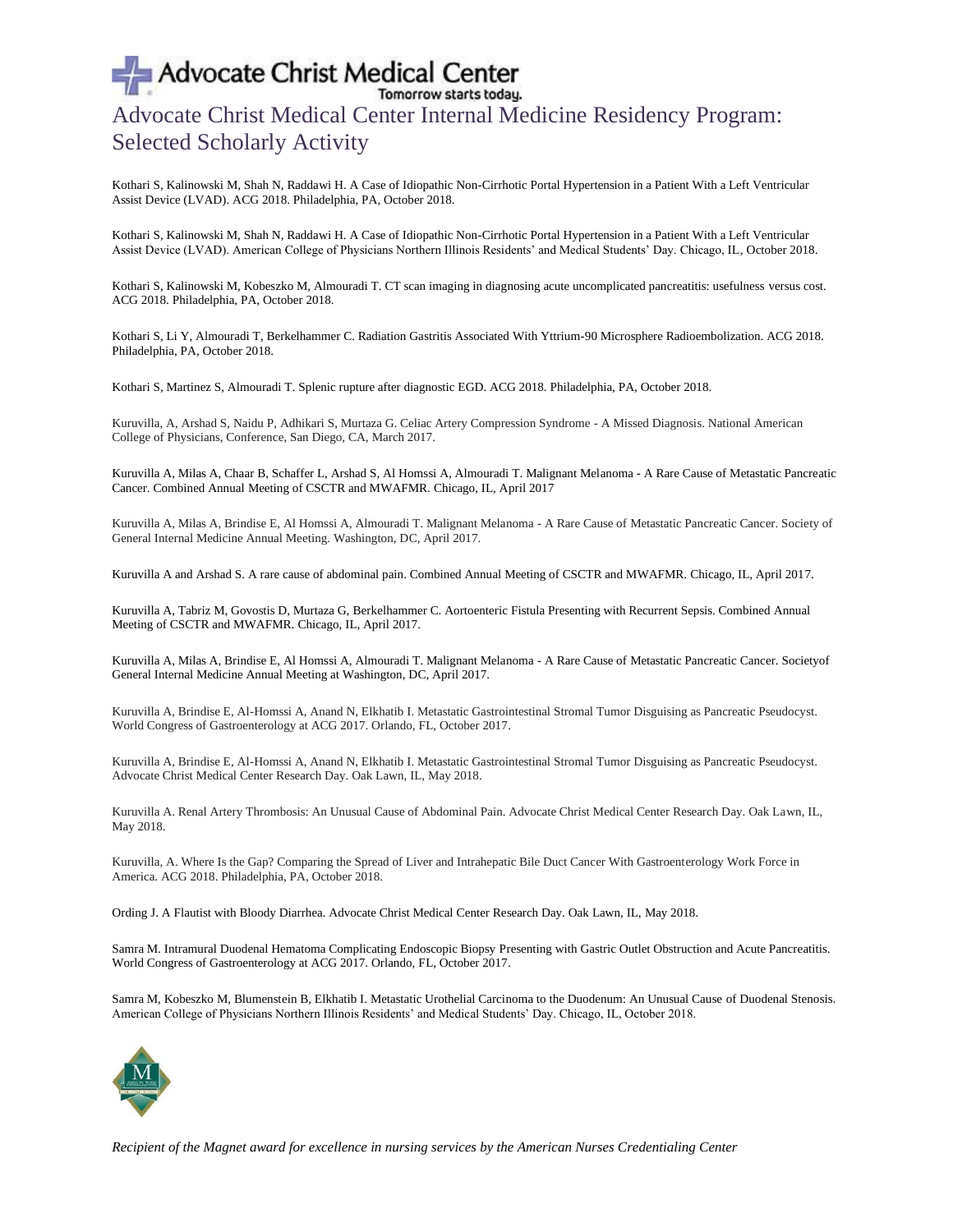## Advocate Christ Medical Center Internal Medicine Residency Program: Selected Scholarly Activity

Tathineni P, Brindise E, Kuruvilla A, Kashyap S. A Silent Case of Primary GI Amyloidosis. American College of Physicians Northern Illinois Residents' and Medical Students' Day. Chicago, IL, October 2018.

Tetangco E. Specific Carbohydrate Diet Alters the Intestinal Microbiome Advocate Christ Medical Center Research Day. Oak Lawn, IL, April 2017.

Tetangco E. Markedly Elevated LFTs in Choledocholithiasis in the Absence of Hepatocellular Disease. Advocate Christ Medical Center Research Day. Oak Lawn, IL, April 2017.

### **General Medicine**

Ahmad K, Alsaei A, Anand N, Iskandar J, McCaskill T, Siddiqui I, Sullivan H, Velasco J, Krikorian A. Resident-run observation unit in a tertiary care academic center: Preliminary analysis of results. Advocate Christ Medical Center Research Day. Oak Lawn, IL, April 2017.

Ahmad K, Alsaei A, Anand N, Iskandar J, McCaskill T, Siddiqui I, Sullivan H, Velasco J, Krikorian A. Patient Demographics and Associated Average Length of Stay in a Resident-Run Observation Unit in a Tertiary Care Center. Advocate Christ Medical Center Research Day. Oak Lawn, IL, May 2018.

Hussain Z, Fatima A, Shah N, Sharma P, Krikorian A. Patient Satisfaction Project During Resident Hospitalist Rotation. American College of Physicians Northern Illinois Residents' and Medical Students' Day. Chicago, IL, October 2018.

Jayoushe M, Ahmed S, Abi-Mansour P. Raising Awareness about the Cascade Effects in Modern Medicine: A Quality Improvement Initiative. American College of Physicians Northern Illinois Residents' and Medical Students' Day. Chicago, IL, October 2018.

Kashyup S. Innovative Model of Hospitalist Style Rotation in Internal Medicine Residency Training at a Tertiary Care Hospital. Advocate Christ Medical Center Research Day. Oak Lawn, IL, May 2018.

Rachid M. Assessment of Internal Medicine Residents' Compliance with Lung Cancer Screening in the Outpatient Setting. Advocate Christ Medical Center Research Day. Oak Lawn, IL, May 2018.

Saiyad S, Velasco J, Chadaga A, Krikorian A. A teacher, a learner and a set of objectives. Same players, different game. Society of General Internal Medicine Annual Meeting. Washington, DC, April 2019.

Saiyad S, Patel A, Velasco J, Iskander J, Armand Krikorian. Identifying and Reducing Readmission Rates on Resident-Covered Internal Medicine Service. Advocate Christ Medical Center Research Day. Oak Lawn, IL. April 2019

#### **Hematology/Oncology**

Busayavalasa D. Nivolumab-Induced Sudden Hepatitis. Advocate Christ Medical Center Research Day. Oak Lawn, IL, May 2018.

Czajkowski E, Adhikari S, Sorrenti M, Venigalla R, Murtaza G. Poorly Differentiated Cardiac Angiosarcoma: A Rare But Fatal Cause of Pleuritic Chest Pain. American College of Physicians Northern Illinois Residents' and Medical Students' Day. Chicago, IL. October 2018.

Elahi S, Asghar M, Kashyup S, Pandya M. A Case Report of Acquired Hemophilia A in a Patient with Multiple Autoimmune Comorbidities. American College of Physicians Northern Illinois Residents' and Medical Students' Day. Chicago, IL, October 2018.

Guirguis N, Alkhouli L, Kumar S. Paraneoplastic Neurological Syndrome in the Absence of Active Malignancy. American College of Physicians Northern Illinois Residents' and Medical Students' Day. Chicago, IL, October 2018.

Murtaza G, Lu H, Faqah A, Konowitz N, Kuruvilla A. Multiple Myeloma Induced Hyperammonemic Encephalopathy. Combined Annual Meeting of CSCTR and MWAFMR. Chicago, IL, April 2017.

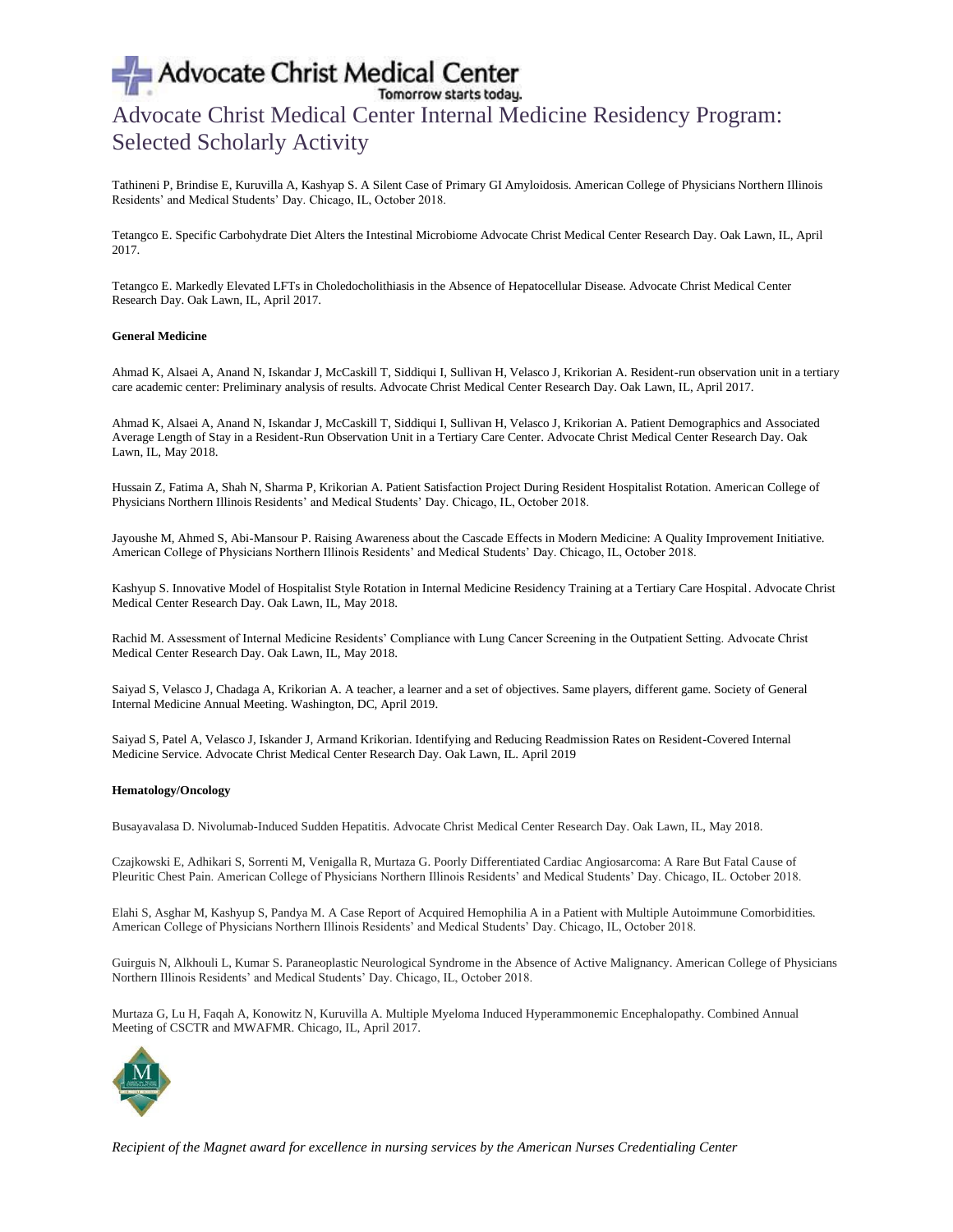# Advocate Christ Medical Center<br>
Tomorrow starts today.<br>
Advocate Christ Medical Center Internal Medicine Residency Program: Selected Scholarly Activity

Tan S. Metastatic Breast Cancer: An Uncommon Cause of Adrenal Crisis Advocate Christ Medical Center Research Day. Oak Lawn, IL, April 2017. Viswanath S. Autoimmune Neutropenia with Autoimmune Hepatitis. Advocate Christ Medical Center Research Day. Oak Lawn, IL, May 2018. **Infectious Disease**

Ahmad K and Fatima A. Legionella Pneumonia and Renal Failure. Advocate Christ Medical Center Research Day. Oak Lawn, IL, May 2018.

Ali N. A Case of Disseminated Blastomycosis. Advocate Christ Medical Center Research Day. Oak Lawn, IL, April 2017.

Ali N. Statin Utilization among human-immunodeficiency virus (HIV)-infected individuals based on the 2013 American College of Cardiology and American Heart Association (ACC/AHA) Blood Cholesterol Guideline. Advocate Christ Medical Center Research Day. Oak Lawn, IL, May 2018.

Kadakia N, Sullivan H, Czajkowski E, Aubeid F. Ramsay Hunt Syndrome: When a headache is more than a migraine. American College of Physicians Northern Illinois Residents' and Medical Students' Day. Chicago, IL, October 2018.

Jorgenson S. An Uncommon Case of Rhabdomyolysis and the Flu. Advocate Christ Medical Center Research Day. Oak Lawn, IL, May 2018.

Velasco J, Nikamal A, Kates T, Wu T, Andreoni J. A rare case of Clostridium perfringens bacteremia in emphysematous cholecystitis. American College of Physicians Northern Illinois Residents' and Medical Students' Day. Chicago, IL, October 2018.

## **Nephrology**

Murtaza G, Yousuf T, Rifai H, Desai C. Lactate Dehydrogenase Levels as Predictors of Acute Kidney Injury in the Setting of Pump Hemolysis in LVAD Patients. American Society of Artificial Internal Organs Conference. Chicago, IL, June 2017.

#### **Neurology**

Baksh A, Czajkowski E, Al Homssi A, Yassar A, Memon S. Dr. Google Fail: Subacute Combined Degeneration of the Dorsal Columns Presenting with Paradoxically Elevated B12 Levels from High-Dose Supplementation. Advocate Christ Medical Center Research Day. Oak Lawn, IL, May 2018.

Baksh A, Czajkowski E, Al Homssi A, Yassar A, Memon S. Dr. Google Fail: Subacute Combined Degeneration of the Dorsal Columns Presenting with Paradoxically Elevated B12 Levels from High-Dose Supplementation. ACP Residents' and Medical Students' Day 2018. Chicago, IL. October 2018.

Josephson G. Unusual Presentation of MELAS Syndrome with Choreiform Movements. Advocate Christ Medical Center Research Day. Oak Lawn, IL, May 2018.

Siddiqui I. Treatment of Posttraumatic Stress Disorder Leads to Another Unexpected Stressful Event. Advocate Christ Medical Center Research Day. Oak Lawn, IL, May 2018.

#### **Pulmonology**

Chinni S, Anand N, Kalinowski M, Fatima A, Patel A, Kashyap S, Sunbuli M. Acute Fibrinous Organizing Pneumonia Treated withMycophenolate Mofetil and with ECMO as Supportive Therapy. CHEST Congress. Bangkok, Thailand. April 2019.

Fatima A, Hussain Z, Ahmad K, Tayyab R, Krikorian A. Map the Gap: Regional Mapping to Assess Geography of Pulmonary Hypertension Mortality and Treatment Centers across the U.S. Advocate Christ Medical Center Research Day. Oak Lawn, IL, May 2018.

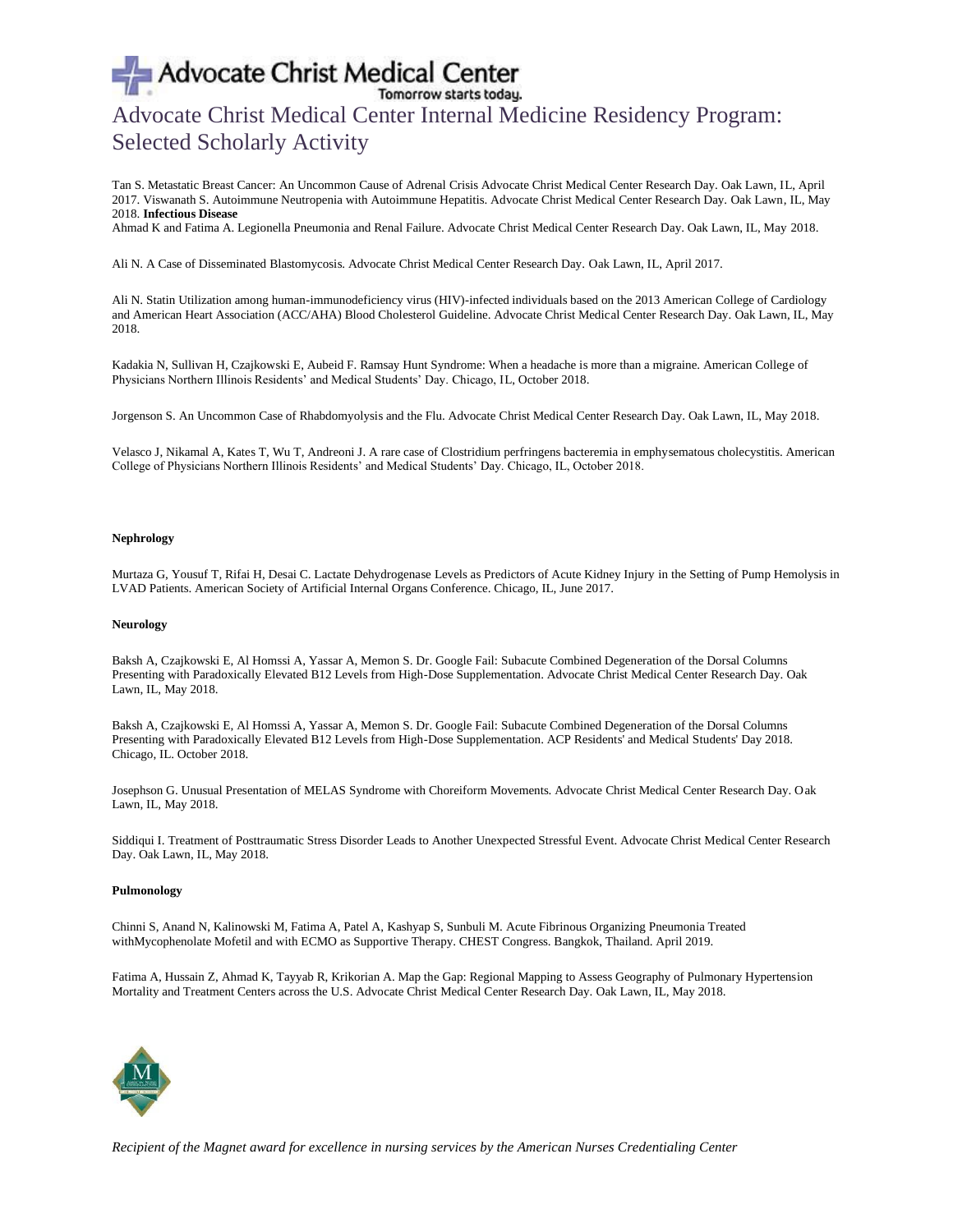## Advocate Christ Medical Center Internal Medicine Residency Program: Selected Scholarly Activity

Fatima A, Hussain Z, Ahmad K, Tayyab R, Krikorian A. Map the Gap: Regional Mapping to Assess Geography of Pulmonary Hypertension Mortality and Treatment Centers across the U.S. CHEST Annual Meeting. San Antonio, TX, October 2018.

Fatima A, Anand N, Chinni S, Ali R, Rachid M, Krikorian A. An Analysis of Nationwide Asthma Morbidity Burden with correlation of Pulmonologist availability across the U.S. Advocate Christ Medical Center Research Day. Oak Lawn, IL. April 2019.

Fatima A, Anand N, Chinni S, Ali R, Rachid M, Krikorian A. An Analysis of Nationwide Asthma Morbidity Burden with correlation of Pulmonologist availability across the U.S. CHEST Congress. Bangkok, Thailand. April 2019.

Fatima A, Shastri P, Ali R, Kashyap S, Chinni S, Anand N, Mataria M. Surviving Against the Odds - A Rare Case of Pulmonary Renal Syndrome in the Background of Seropositive Rheumatoid Arthritis. American Thoracic Society Conference. Dallas, TX. May 2019.

Kashyap S, Chinni S, Patel A, Czajkowski E, Anand N, Nikamal A, Saha D. Intensivist Driven Goals of Care Conversations in Medical Intensive Care Unit. CHEST Annual Meeting. New Orleans, LA. October 2019.

Kashyap S, Patel A, Chinni S, Chaiban J, Hashmi F. A Case Report of a massive pulmonary embolism in a patient with uncontrolled hyperthyroidism. CHEST Regional Congress. Athens, Greece. June 2019.

Patel A, Kashyap S, Onyenwenyi C. A Case Report of Acute Kidney Injury After Pembrolizumab Administration. Advocate Christ Medical Center Research Day. Oak Lawn, IL. April 2019.

Patel A, Kashyap S, Chinni S, Velasco J. Severe Immune Mediated Thrombocytopenia after GIIb/IIIa Antagonist Infusion Following Percutaneous Coronary Intervention. American Thoracic Society International Meeting. Dallas, TX. May 2019.

Patel A, Kashyap S, Shivaraju A. Caution with the use of percutaneous coronary intervention in patients with spontaneous coronary artery dissection. CHEST Regional Congress. Athens, Greece. June 2019.

Kumar A. Oral Treprostinil for Pulmonary Arterial Hypertension - a Transition Advocate Christ Medical Center Research Day. Oak Lawn, IL, April 2017.

Rachid M. Safety of Ultrasound-facilitated Catheter-directed Localized Thrombolysis Therapy for Massive and Submassive Pulmonary Embolism. Advocate Christ Medical Center Research Day. Oak Lawn, IL, May 2018.

Rachid M. Daptomycin Induced Eosinophillic Pneunomia: a Treatable Serious Side Effect. Advocate Christ Medical Center Research Day. Oak Lawn, IL, April 2017.

Saiyad S. Rare Case of Idiopathic Plastic Bronchitis in Adult. Advocate Christ Medical Center Research Day. Oak Lawn, IL, May 2018.

### **Rheumatology**

Alsaei A. A Unique Presentation of Acute Sarcoid Monoarthritis in a Patient with Sarcoidosis. Advocate Christ Medical Center Research Day. Oak Lawn, IL, May 2018.

Humphrey T. Lupus Negative Libman-Sacks Endocarditis Complicated by Catastrophic APS. Advocate Christ Medical Center Research Day. Oak Lawn, IL, April 2017.

Iskandar J, Velasco J, Colbert C. Medication prior authorization: Is it worth the risk? Central Society for Clinical and Translational Research Annual Meeting. Chicago, IL, April 2017.

Iskandar J. Ankylosing Spondylitis Complicated by Ductal Ectasia with Cauda Equina Dysfunction. Advocate Christ Medical Center Research Day. Oak Lawn, IL, May 2018.